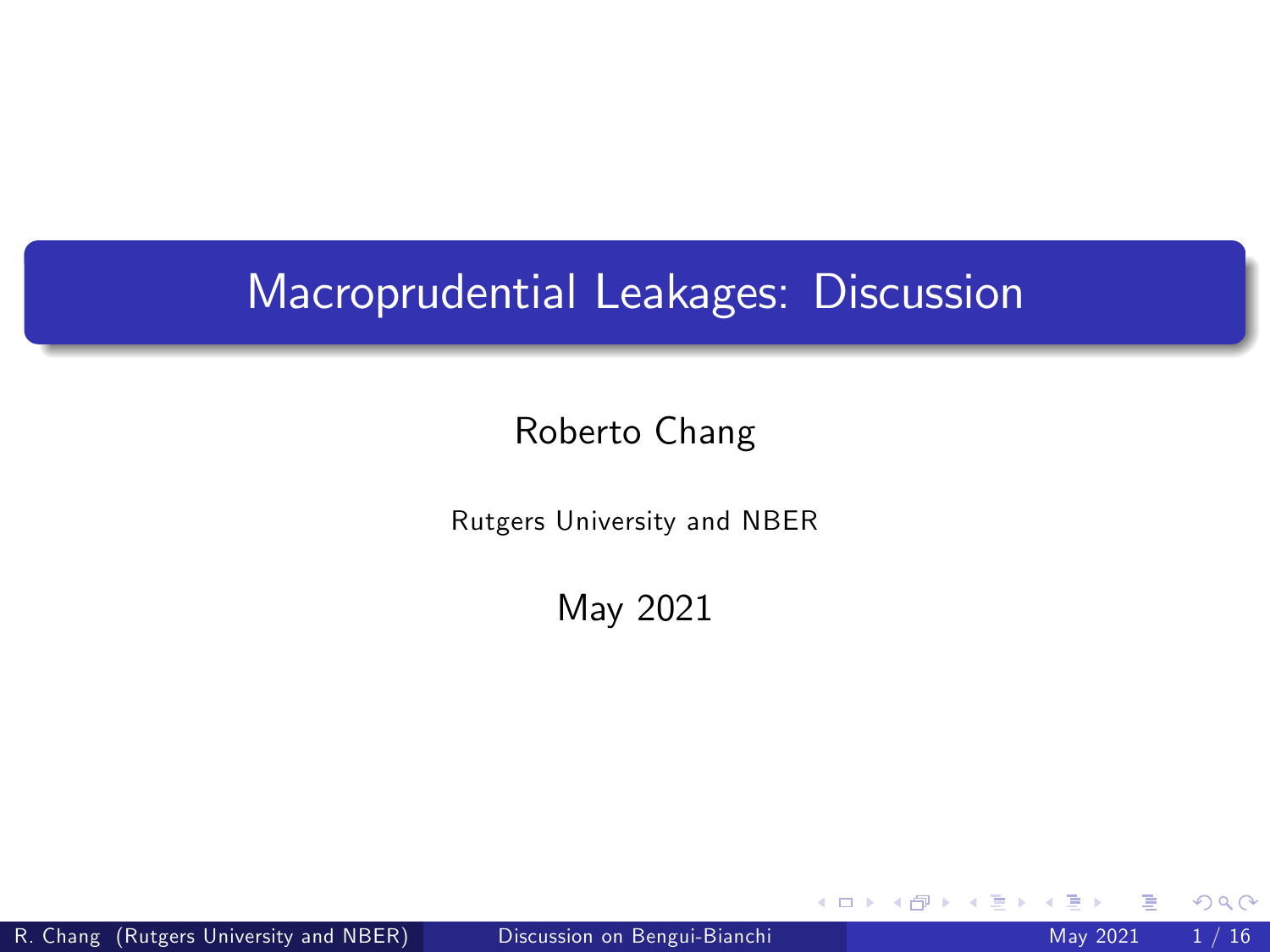R. Chang (Rutgers University and NBER) [Discussion on Bengui-Bianchi](#page-0-0) May 2021 2 / 16

**≮ロ ▶ (伊 )** 

×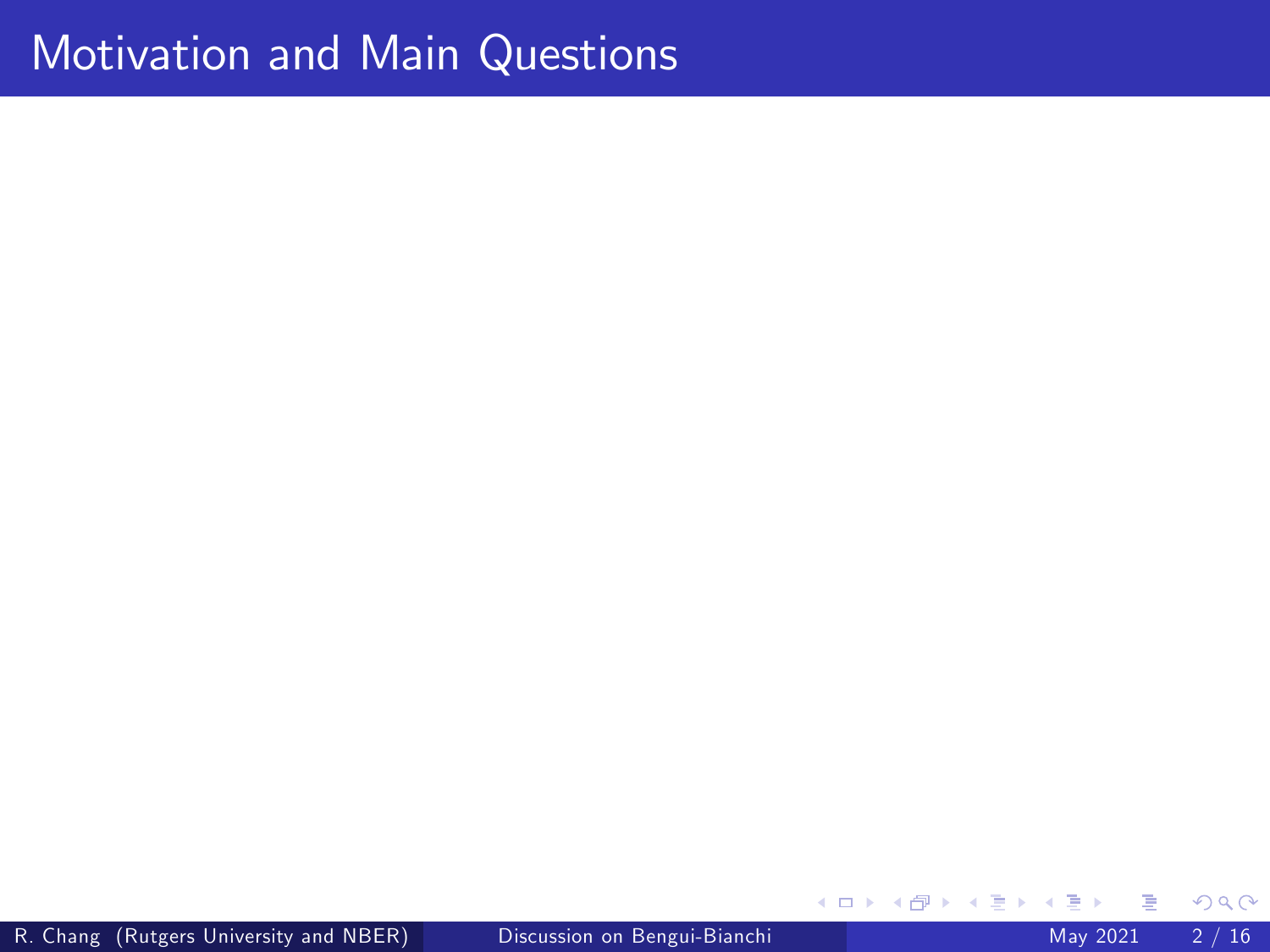• Literature on macroprudential policy (and more generally, on financial regulation) has by and large "abstracted from imperfect enforcement"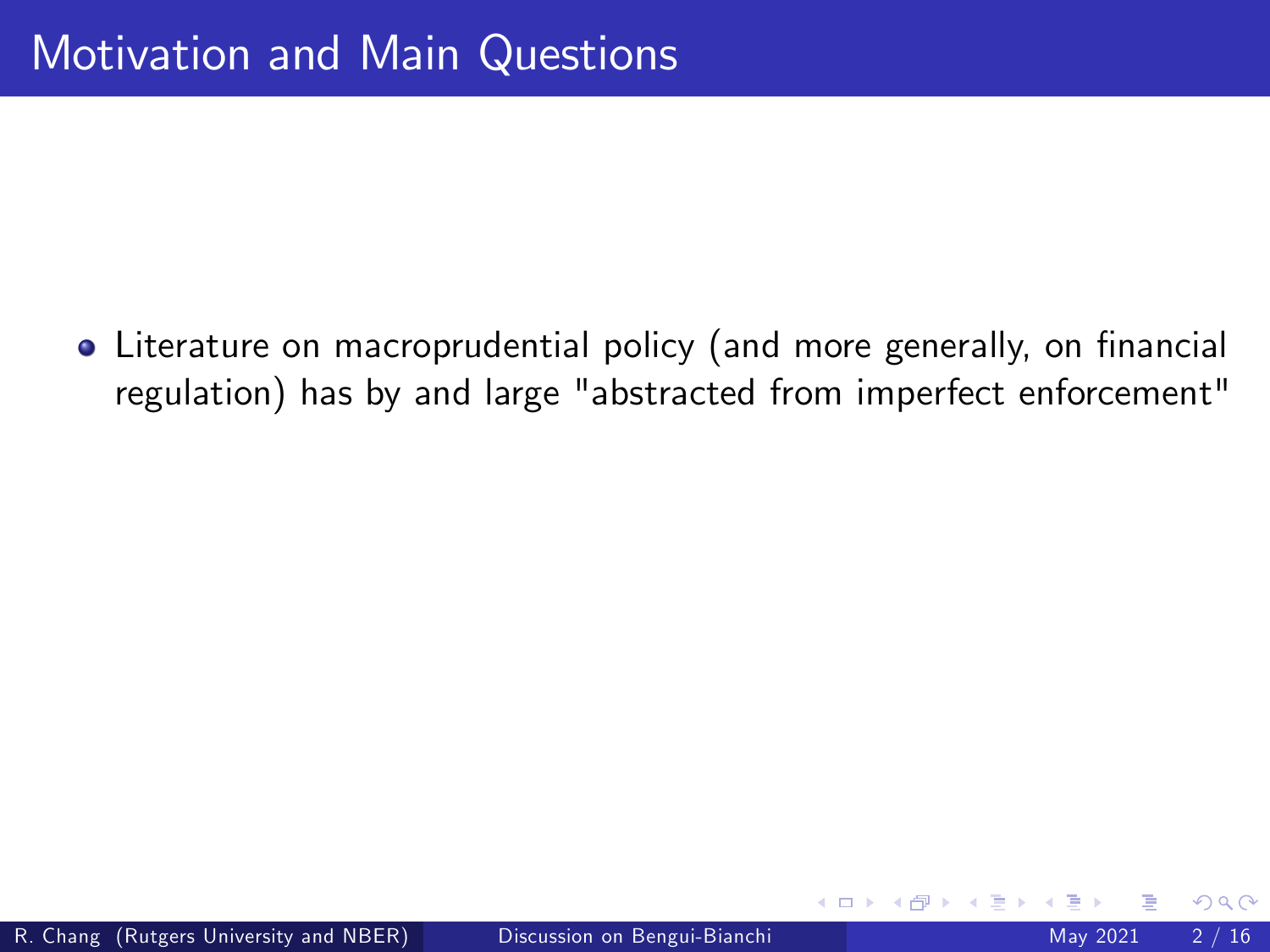- Literature on macroprudential policy (and more generally, on financial regulation) has by and large "abstracted from imperfect enforcement"
- The paper proposes a framework to study questions such as: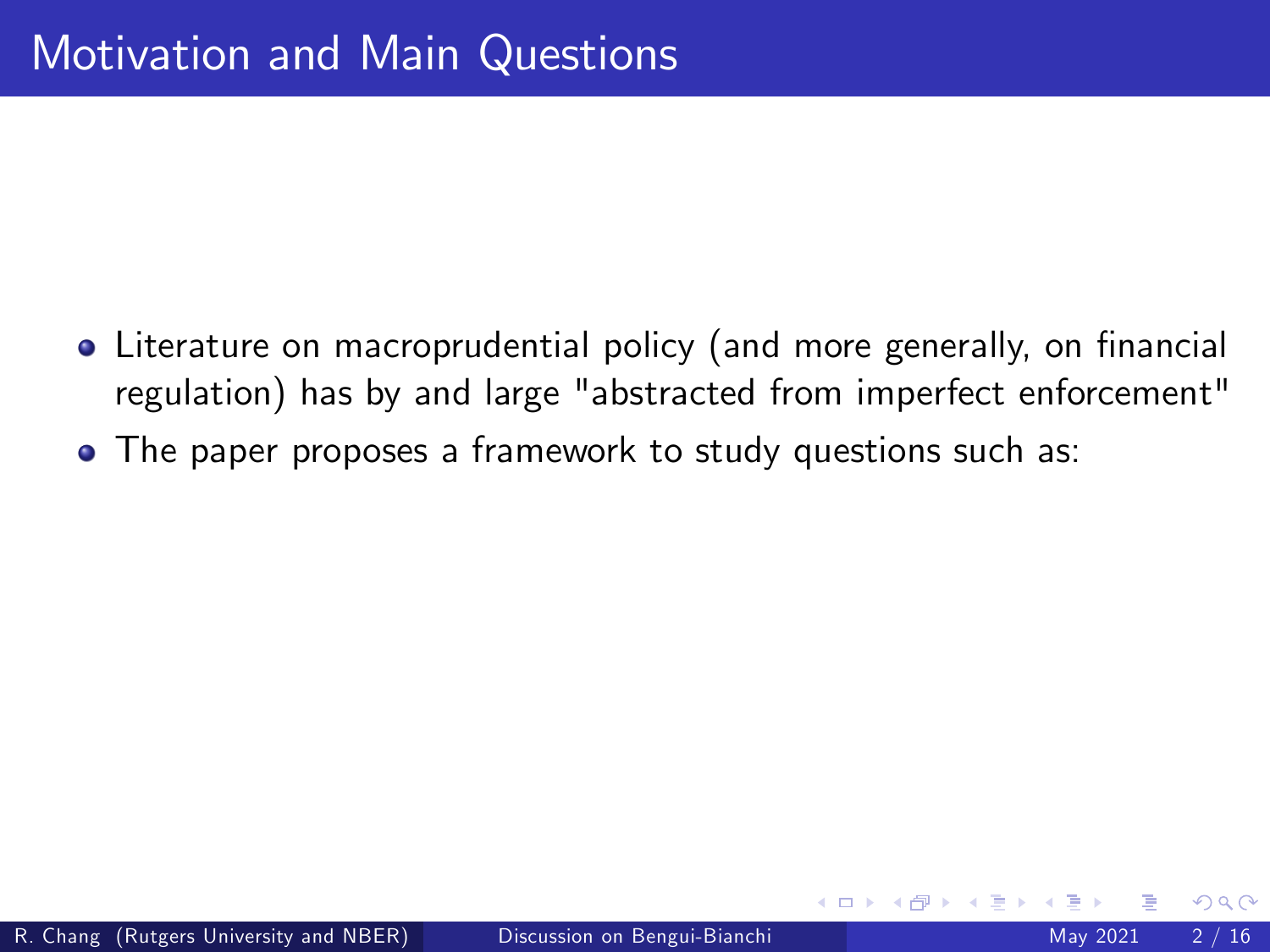- Literature on macroprudential policy (and more generally, on financial regulation) has by and large "abstracted from imperfect enforcement"
- The paper proposes a framework to study questions such as:
	- **1** How does macroprudential policy work in the presence of *leakages*?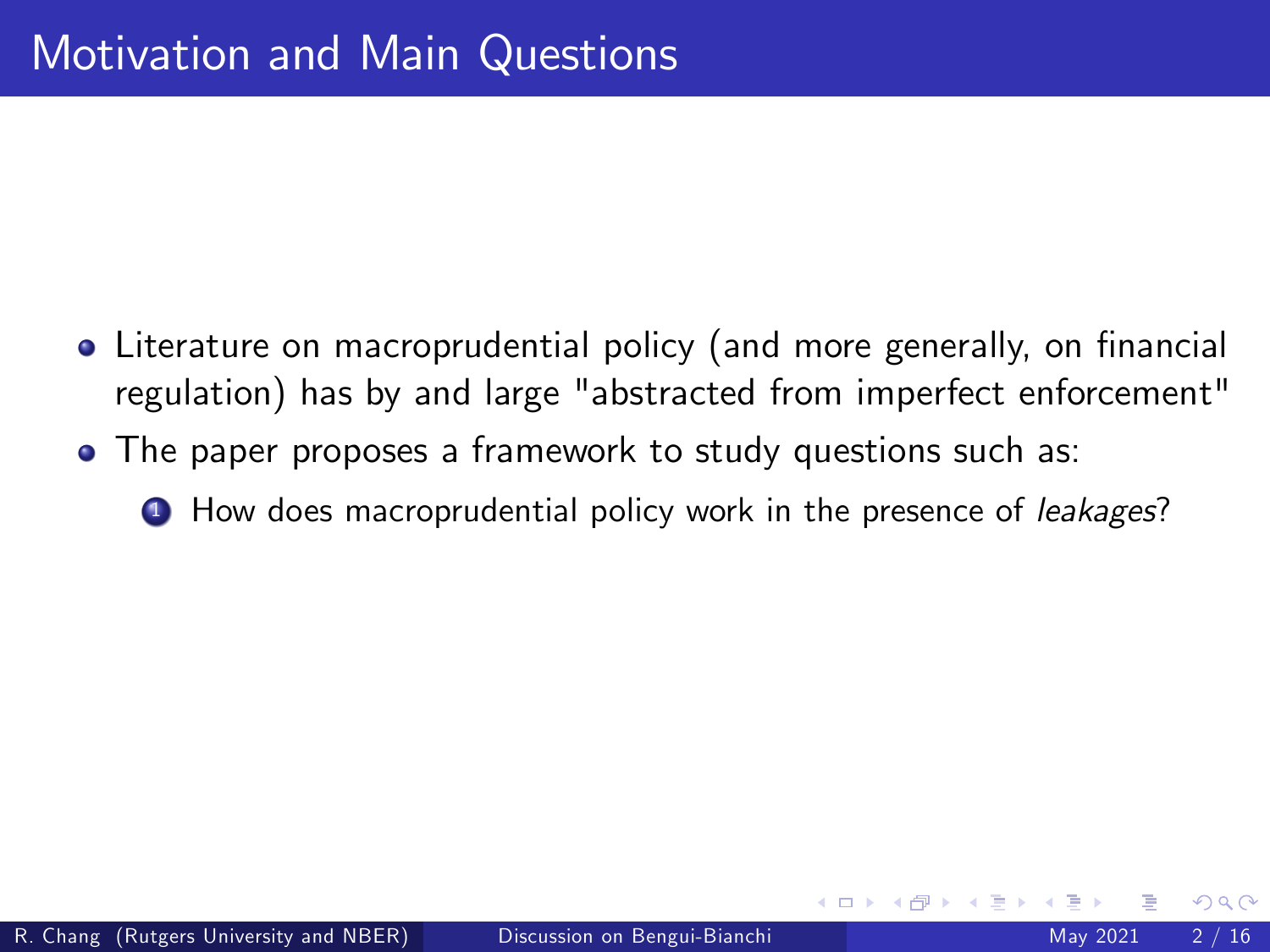- Literature on macroprudential policy (and more generally, on financial regulation) has by and large "abstracted from imperfect enforcement"
- The paper proposes a framework to study questions such as:
	- **1** How does macroprudential policy work in the presence of *leakages*?
	- Does macroprudential policy remain effective or desirable?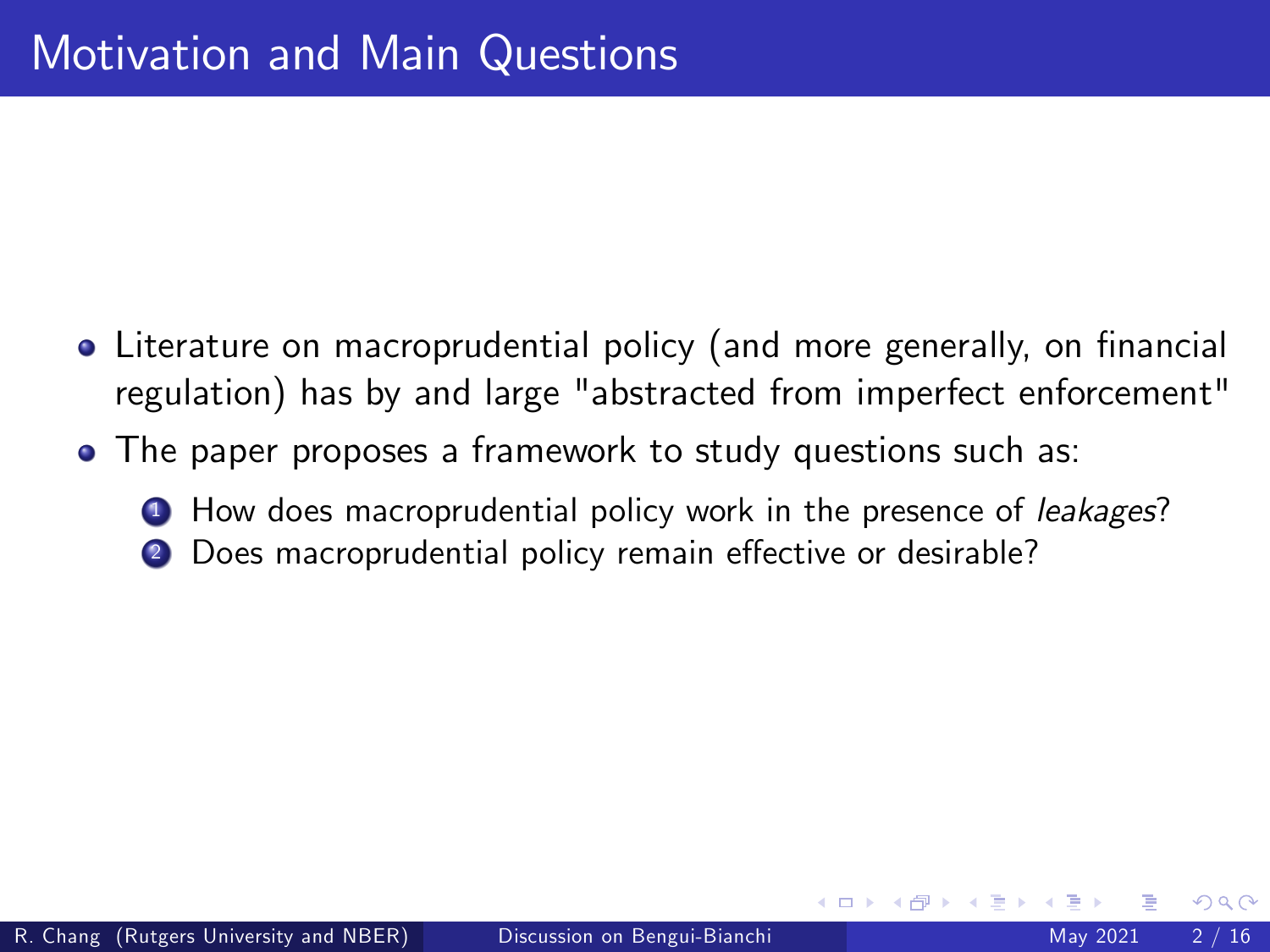- Literature on macroprudential policy (and more generally, on financial regulation) has by and large "abstracted from imperfect enforcement"
- The paper proposes a framework to study questions such as:
	- **1** How does macroprudential policy work in the presence of *leakages*?
	- Does macroprudential policy remain effective or desirable?
	- <sup>3</sup> What is the optimal policy when there are leakages?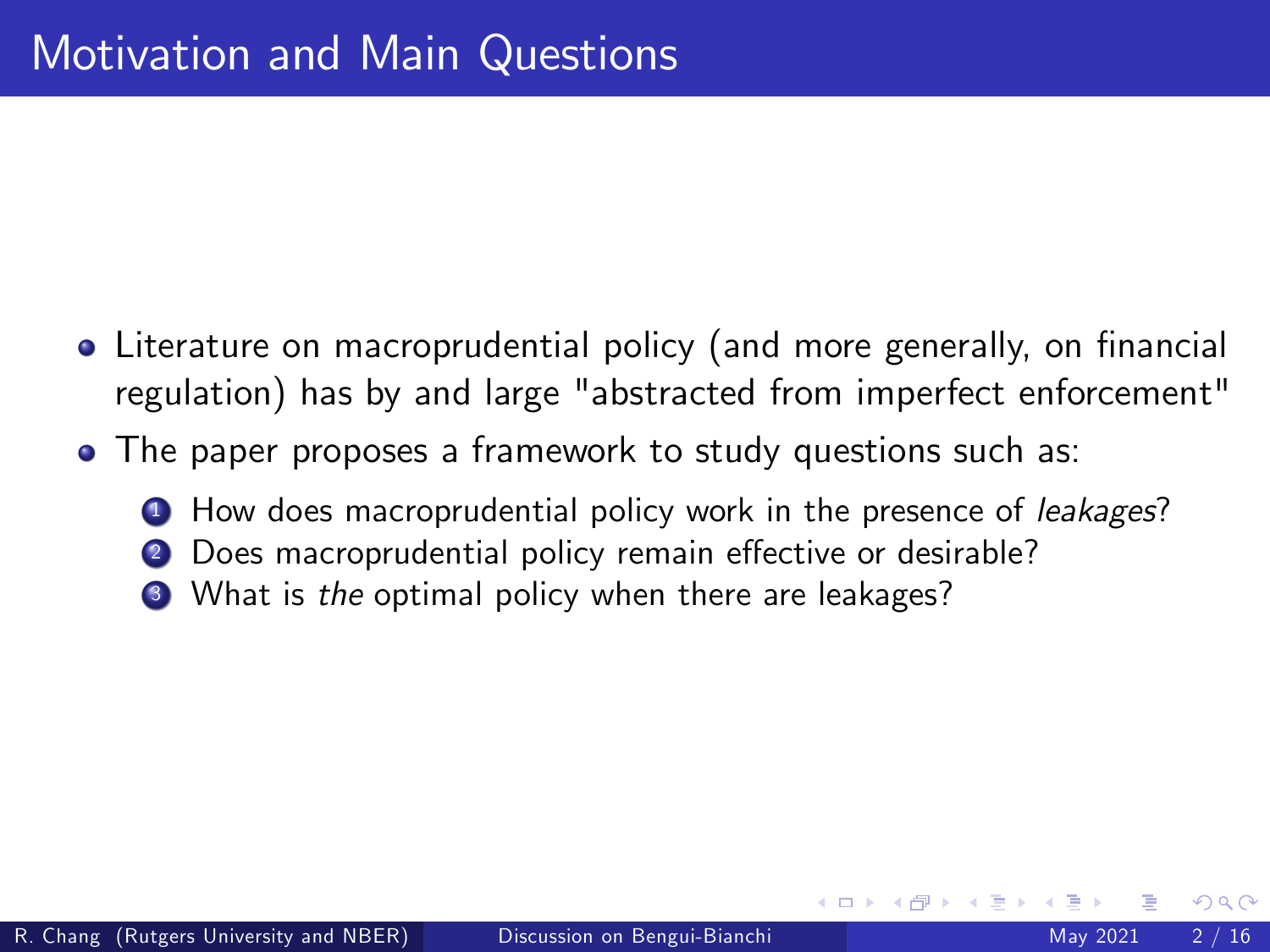Small open economy model with now standard features:

- Agents are endowed with tradables and nontradables
- Occasionally binding borrowing constraints
- **•** Borrowing constraints depend on real exchange rate
- Pecuniary externalities may justify taxes or subsidies on external borrowing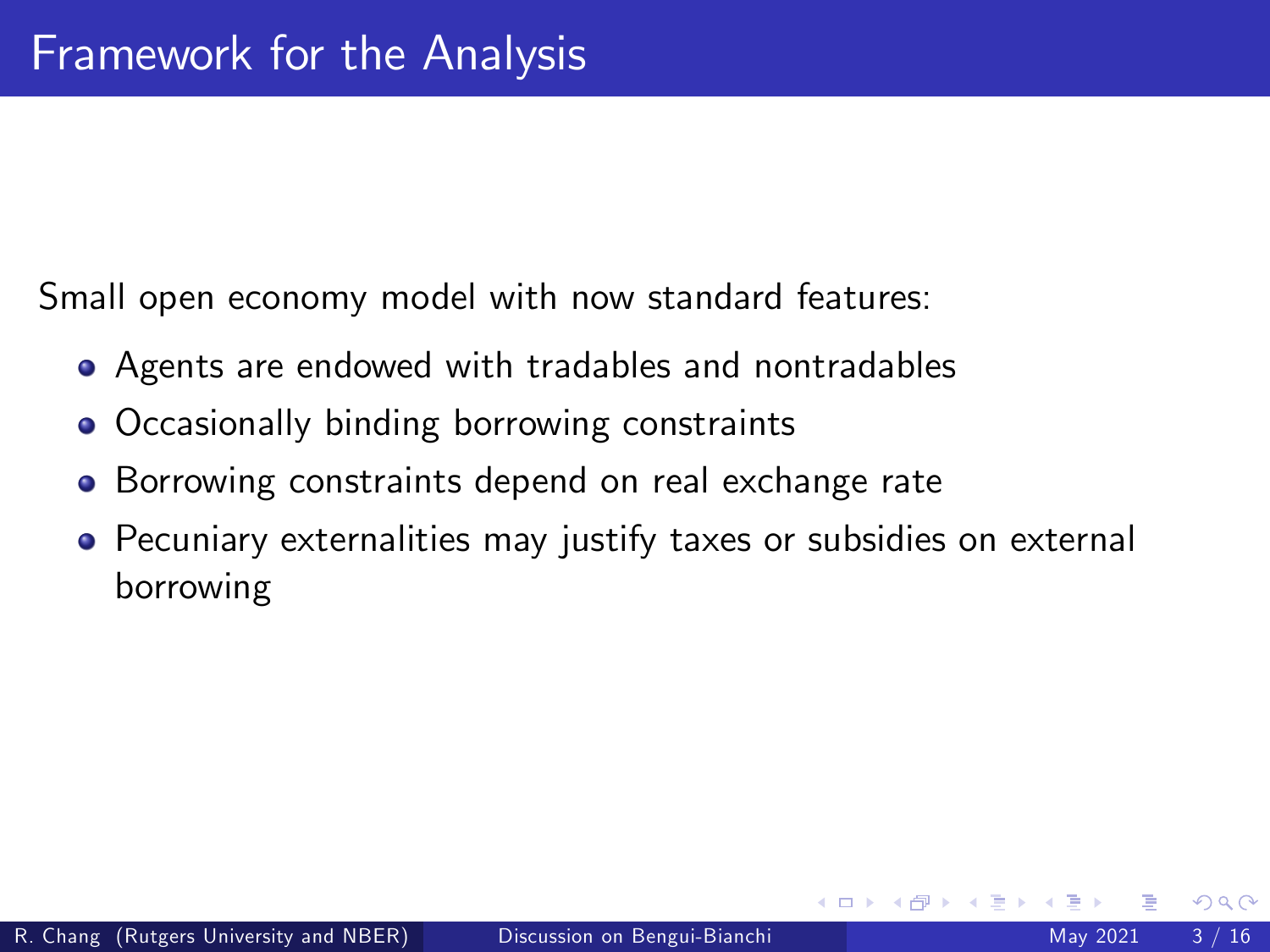Small open economy model with now standard features:

- Agents are endowed with tradables and nontradables
- Occasionally binding borrowing constraints
- **•** Borrowing constraints depend on real exchange rate
- Pecuniary externalities may justify taxes or subsidies on external borrowing

**Main twist**: only a subset of agents pay taxes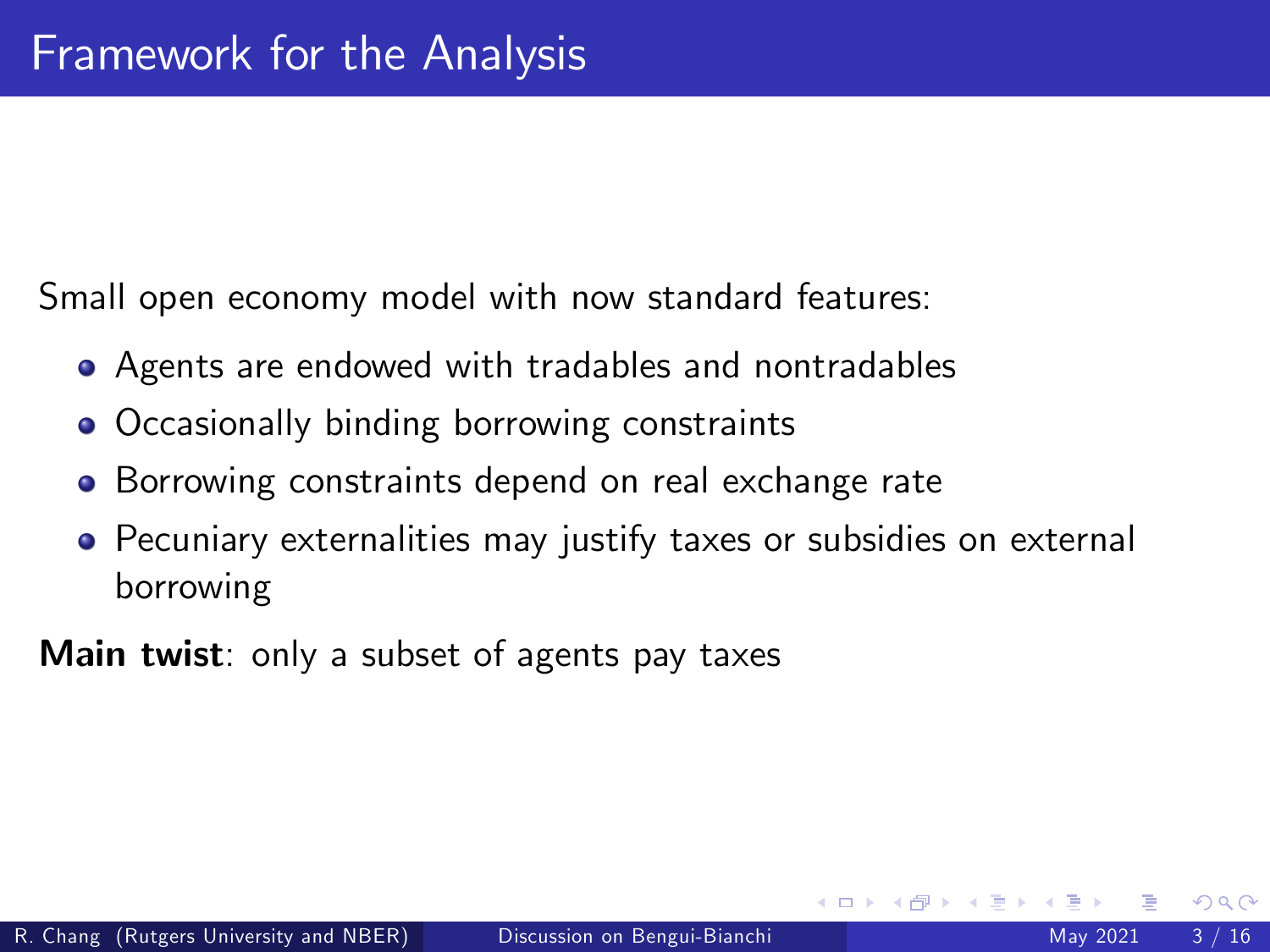R. Chang (Rutgers University and NBER) [Discussion on Bengui-Bianchi](#page-0-0) May 2021 4 / 16

Þ

メロト メ都 トメ ヨ トメ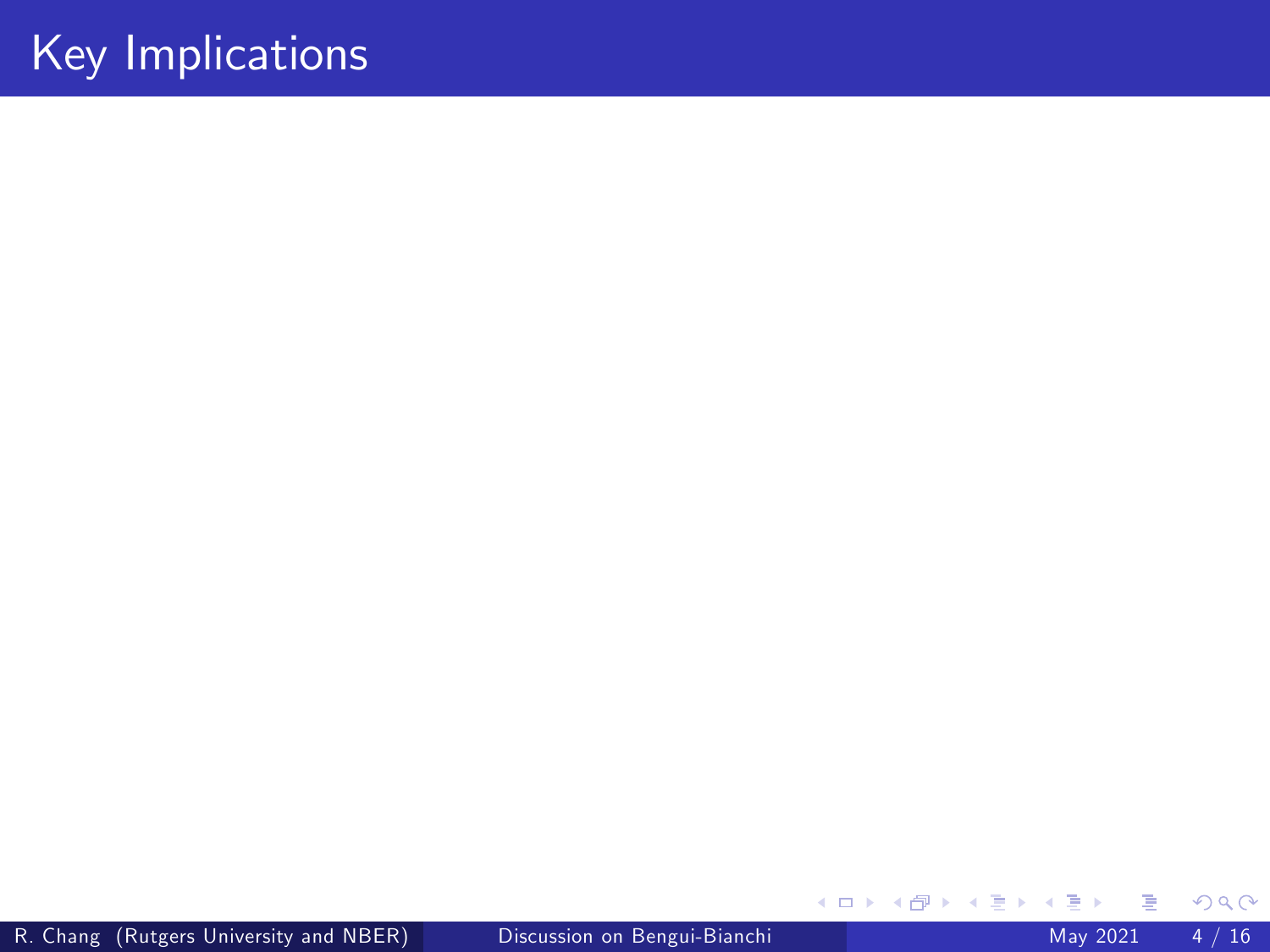**9 Substitutability**: if regulated agents reduce borrowing, unregulated ones have an incentive to increase theirs

4 0 8

 $QQ$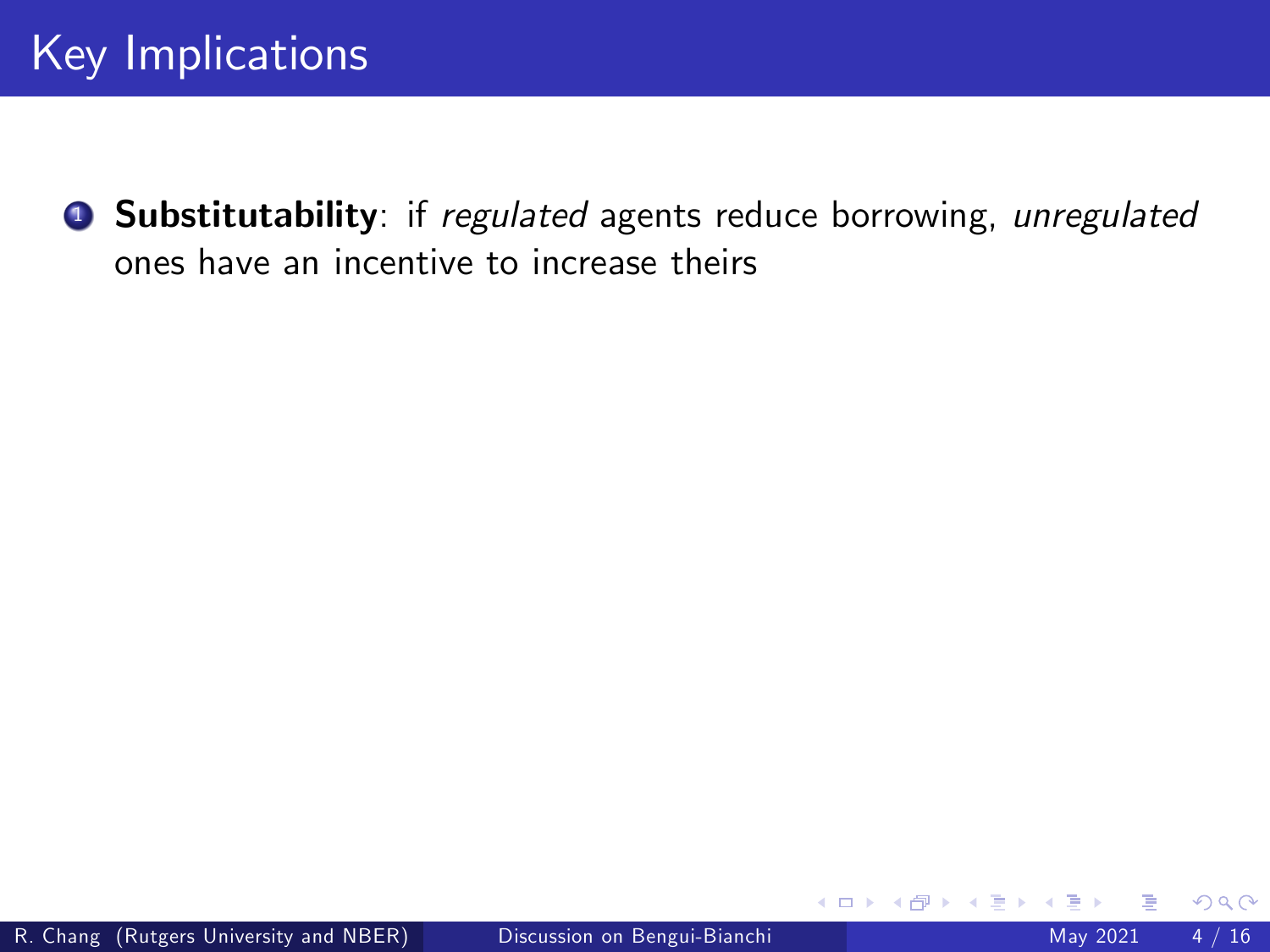- **1** Substitutability: if regulated agents reduce borrowing, unregulated ones have an incentive to increase theirs
- **2** Why? Because the future real exchange rate becomes generally stronger, relaxing future borrowing constraints, and inducing higher consumption now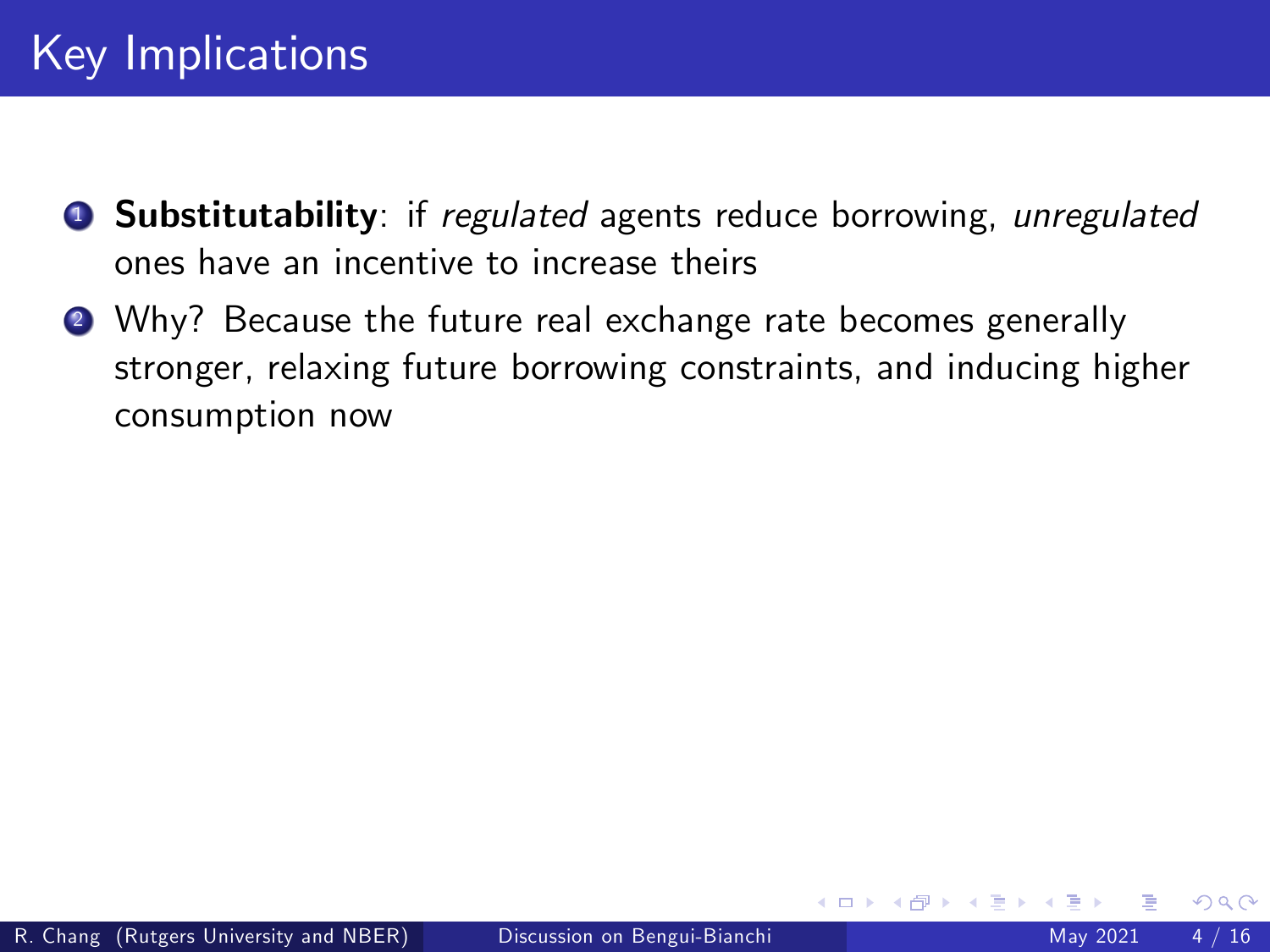- **1** Substitutability: if regulated agents reduce borrowing, unregulated ones have an incentive to increase theirs
- **2** Why? Because the future real exchange rate becomes generally stronger, relaxing future borrowing constraints, and inducing higher consumption now
- $\bullet$  Substitutability  $=\gt$  taxes become less effective in curbing borrowing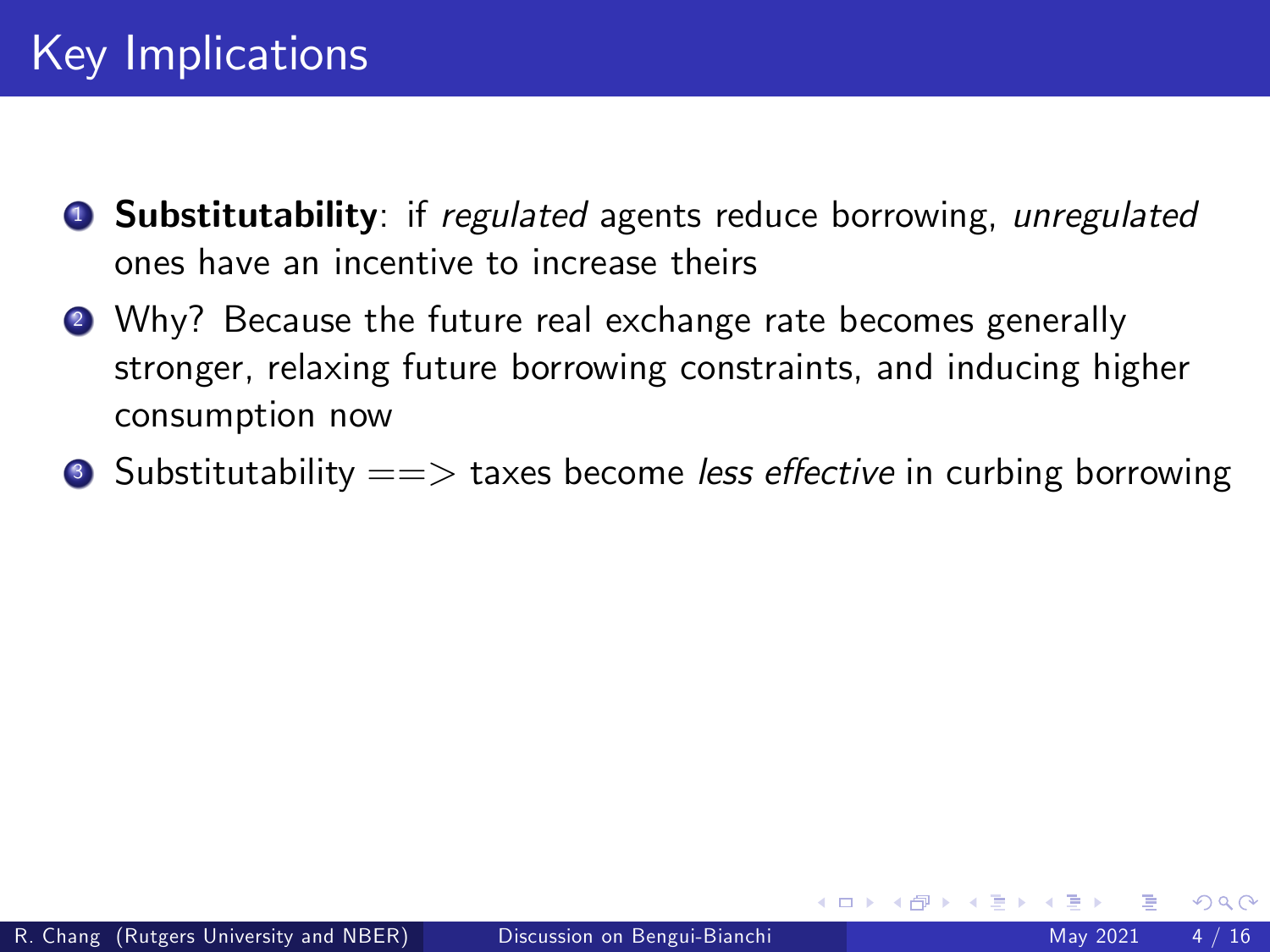- **1** Substitutability: if regulated agents reduce borrowing, unregulated ones have an incentive to increase theirs
- **2** Why? Because the future real exchange rate becomes generally stronger, relaxing future borrowing constraints, and inducing higher consumption now
- $\bullet$  Substitutability  $=\gt$  taxes become less effective in curbing borrowing
- **4** Macroprudential policy remains useful, however, in dealing with pecuniary externalities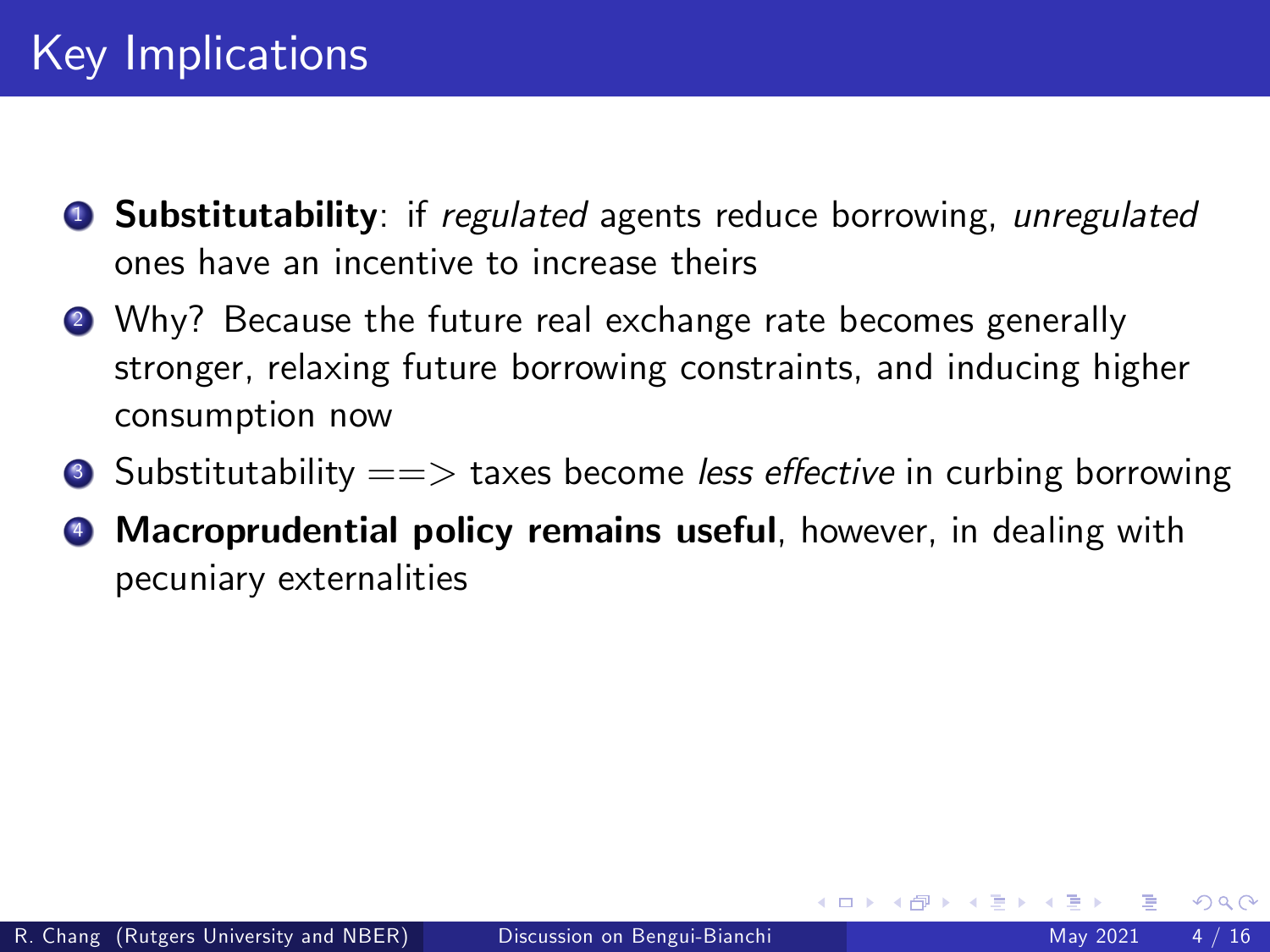- **1** Substitutability: if regulated agents reduce borrowing, unregulated ones have an incentive to increase theirs
- **2** Why? Because the future real exchange rate becomes generally stronger, relaxing future borrowing constraints, and inducing higher consumption now
- $\bullet$  Substitutability  $=\gt$  taxes become less effective in curbing borrowing
- **4** Macroprudential policy remains useful, however, in dealing with pecuniary externalities
- **6** A (utilitarian) planner would require **higher levels of taxation** than in the absence of leakages

4 D F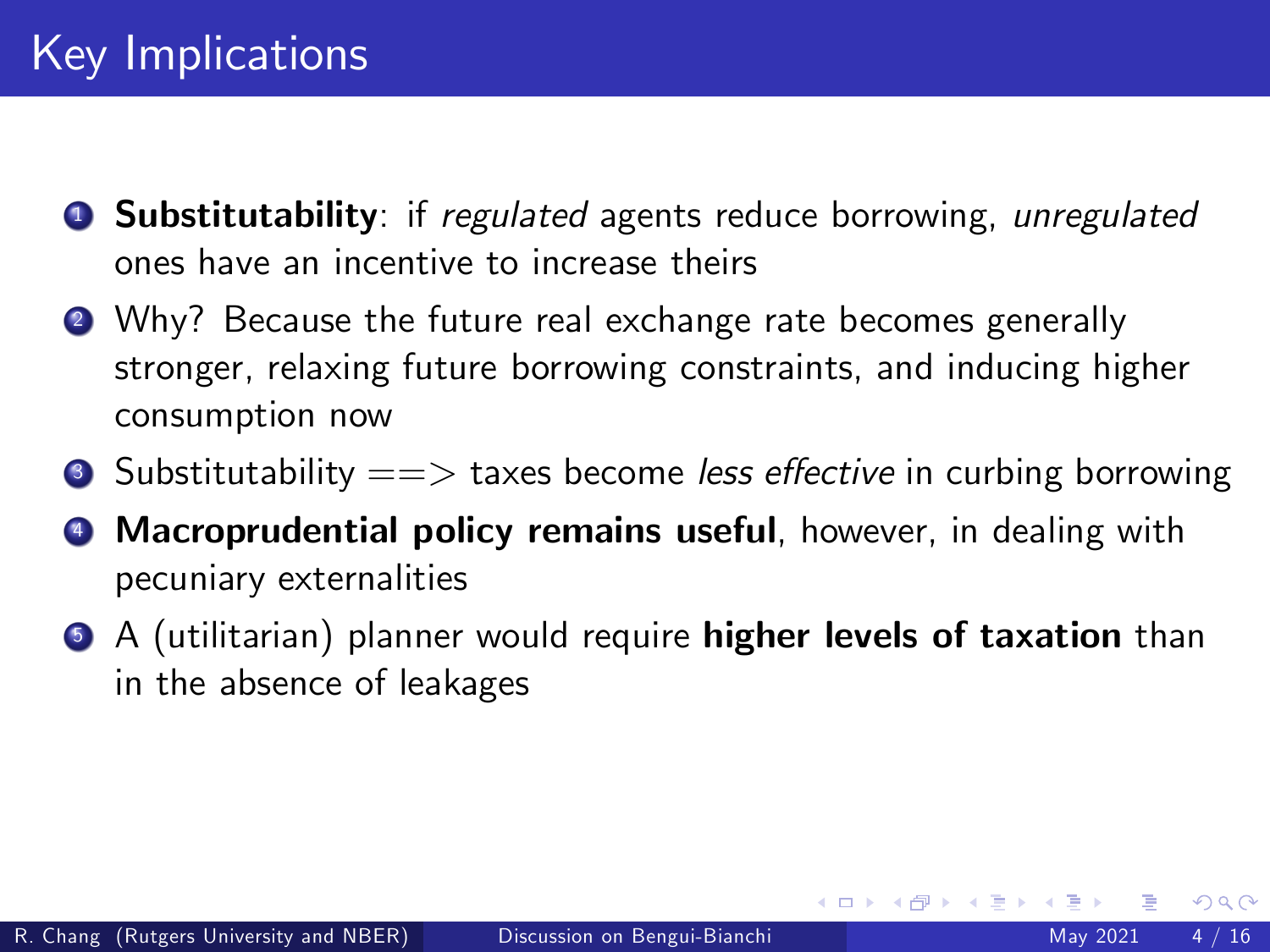- **1** Substitutability: if regulated agents reduce borrowing, unregulated ones have an incentive to increase theirs
- **2** Why? Because the future real exchange rate becomes generally stronger, relaxing future borrowing constraints, and inducing higher consumption now
- $\bullet$  Substitutability  $=\gt$  taxes become less effective in curbing borrowing
- **4** Macroprudential policy remains useful, however, in dealing with pecuniary externalities
- **6** A (utilitarian) planner would require **higher levels of taxation** than in the absence of leakages
- <sup>6</sup> "Average welfare gains are stable with respect to leakages" but they are "spread unevenly"

4 0 8

14 E X 4 E

 $QQ$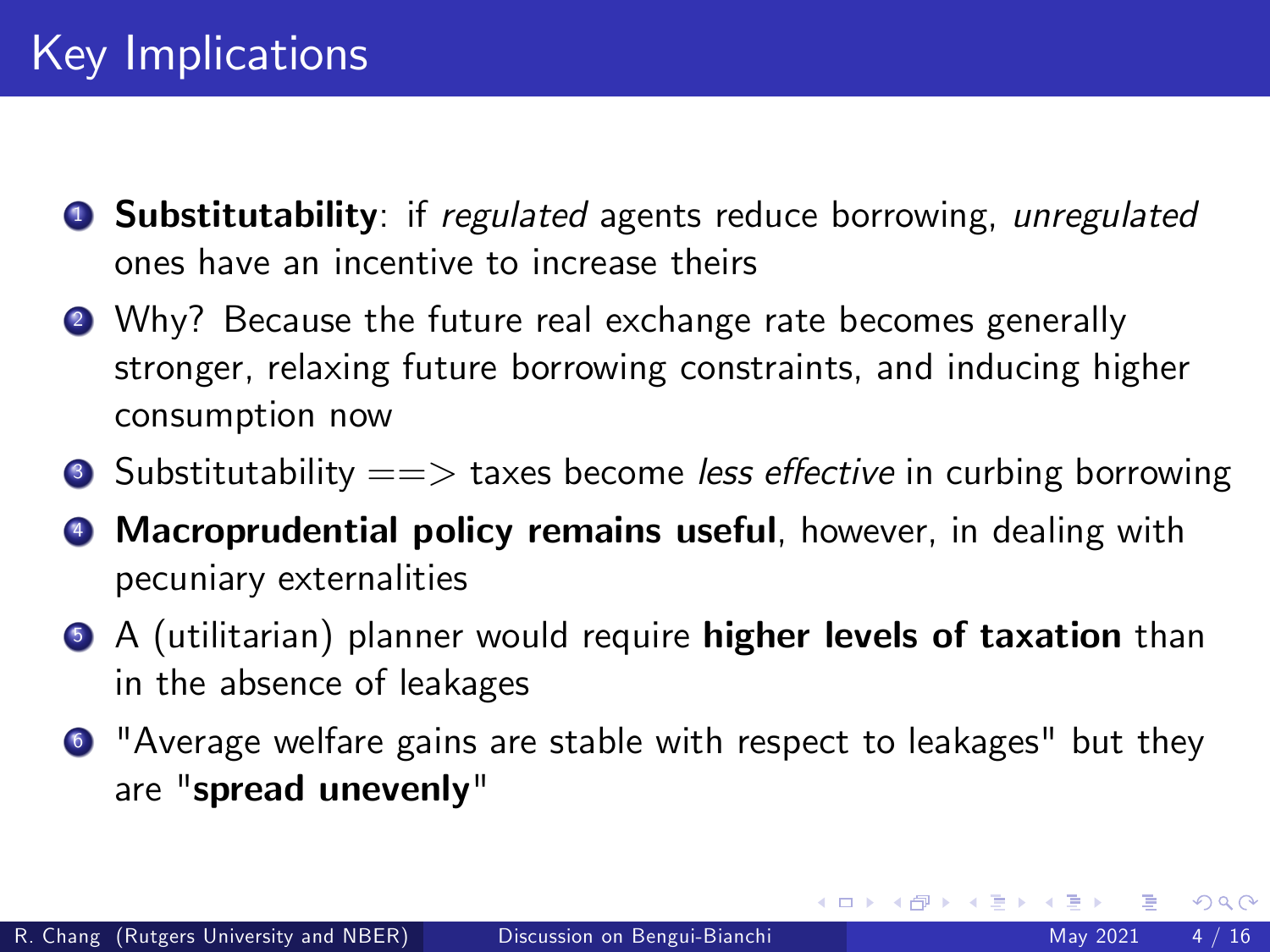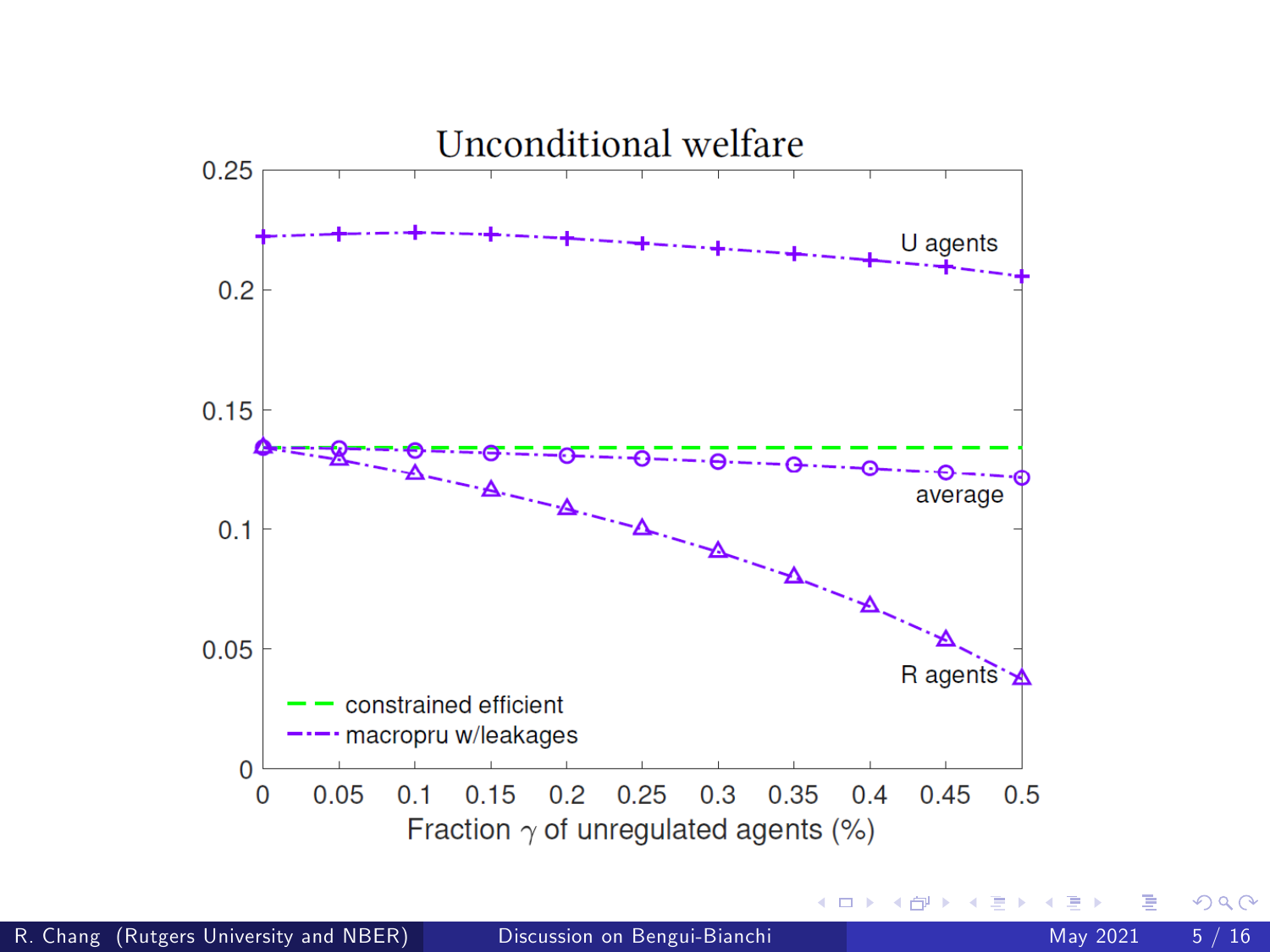

4 0 8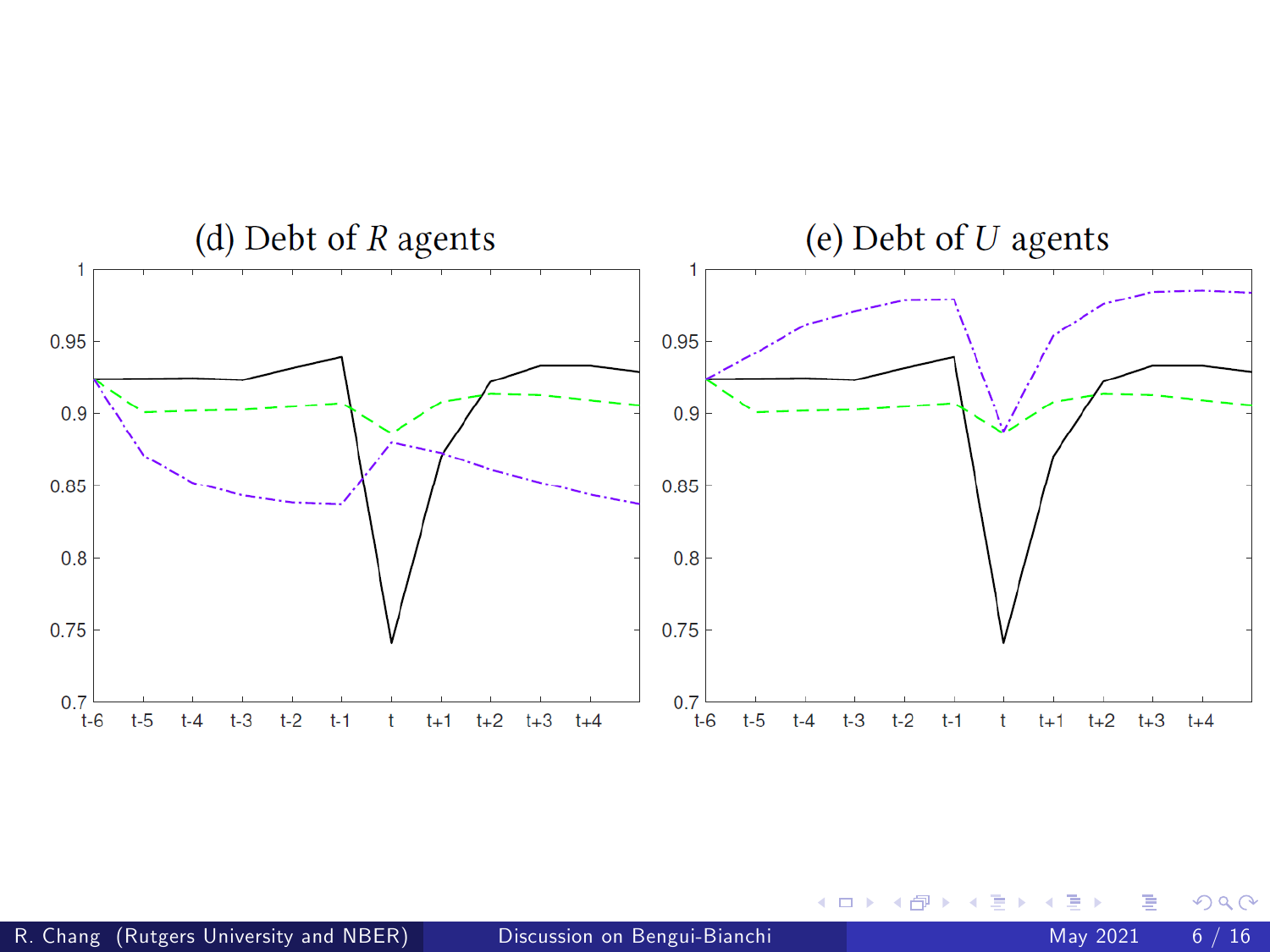

 $\leftarrow$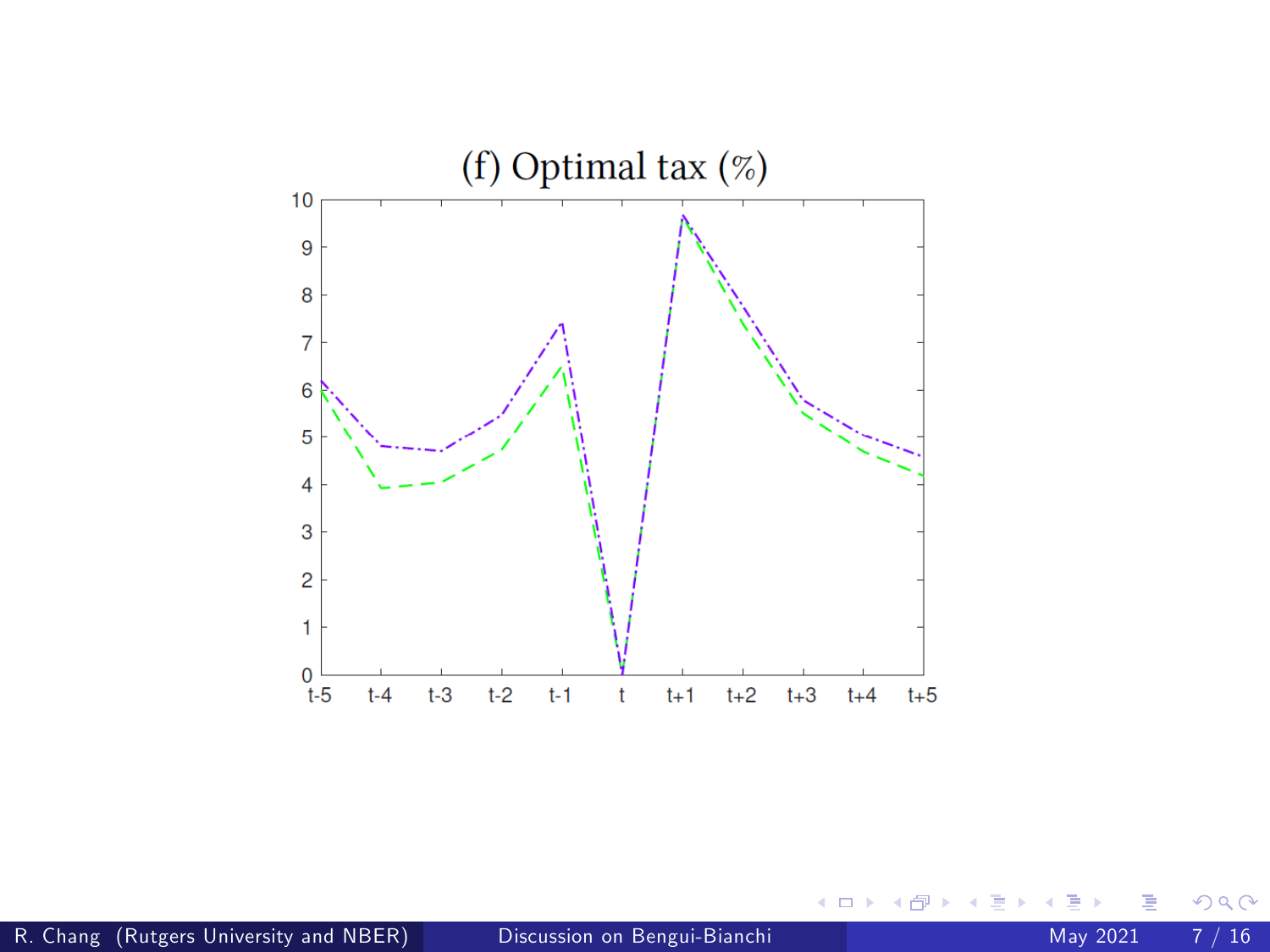# Some Points for Discussion

**∢ ロ ▶ イ 伊 ▶** 

∍  $\rightarrow$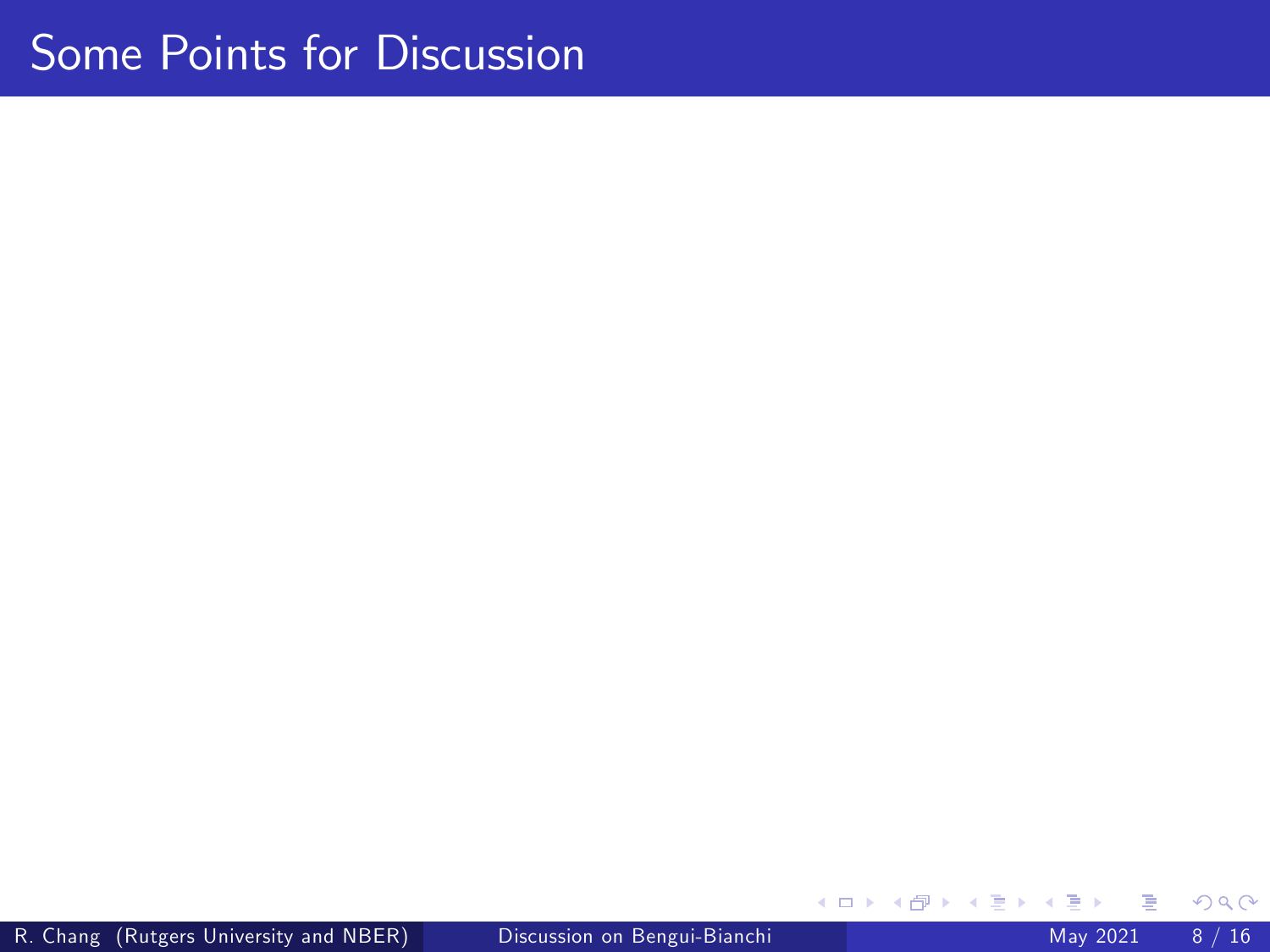**·** Instructive exercise, nicely executed, useful to keep in mind when thinking about policy

4 0 8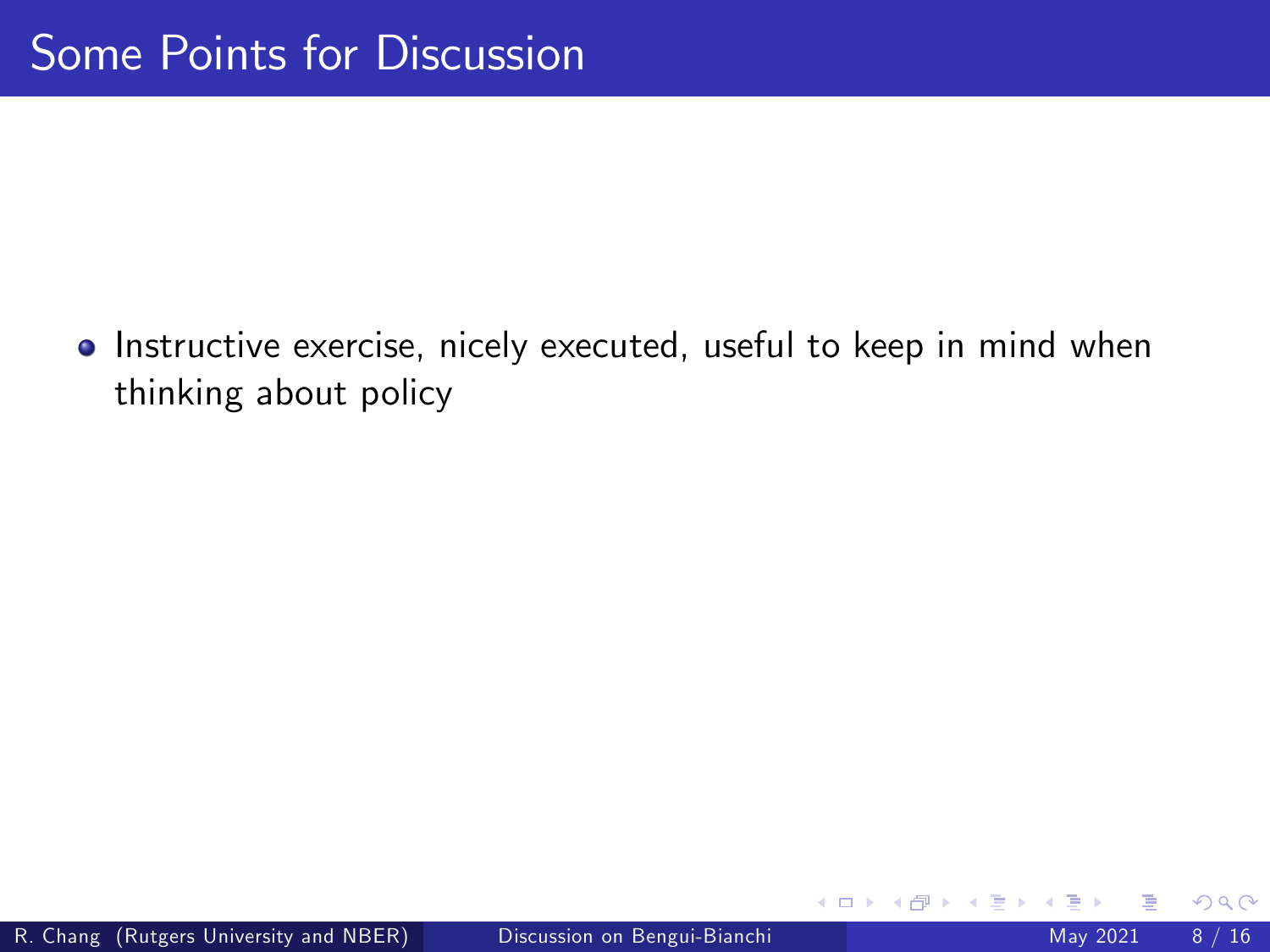- **.** Instructive exercise, nicely executed, useful to keep in mind when thinking about policy
- Makes me think about some more basic issues:

4 □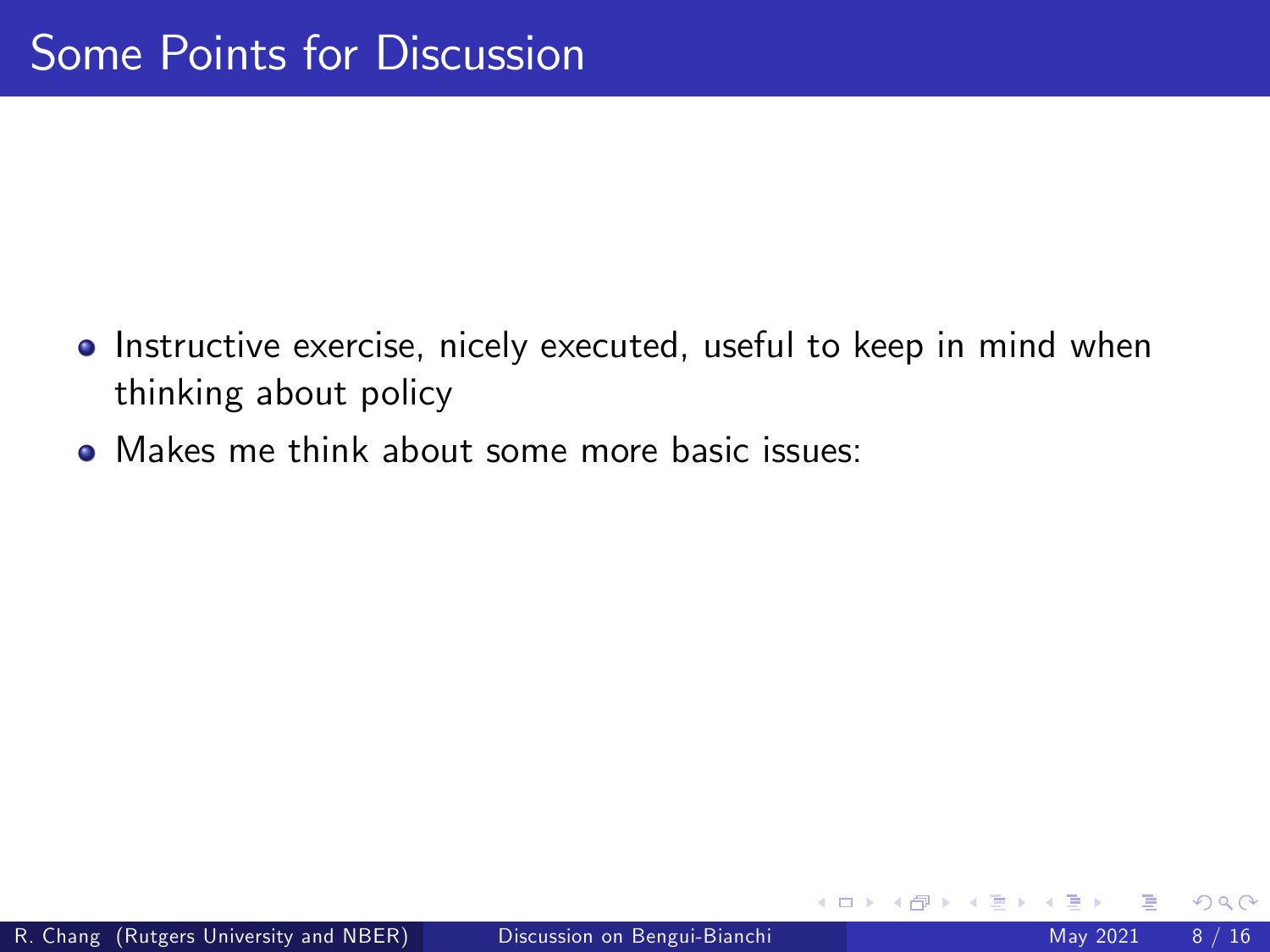- **•** Instructive exercise, nicely executed, useful to keep in mind when thinking about policy
- **•** Makes me think about some more basic issues:
	- **1** Does the model capture the main constraints that imperfect policy enforcement place on macroprudential policy?

 $\leftarrow$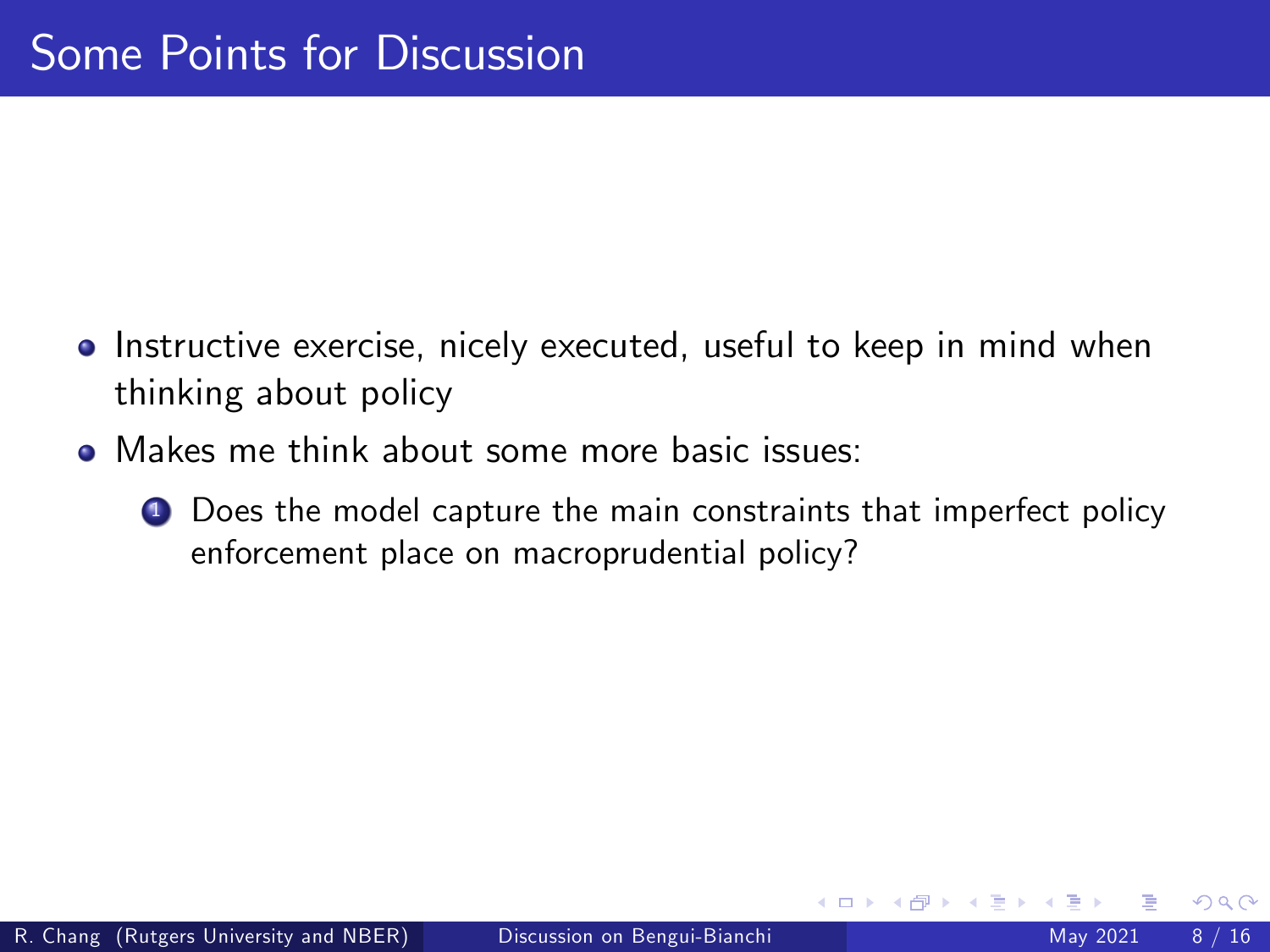- **•** Instructive exercise, nicely executed, useful to keep in mind when thinking about policy
- **•** Makes me think about some more basic issues:
	- **1** Does the model capture the main constraints that imperfect policy enforcement place on macroprudential policy?
	- 2 For whom is optimal policy in fact "optimal"?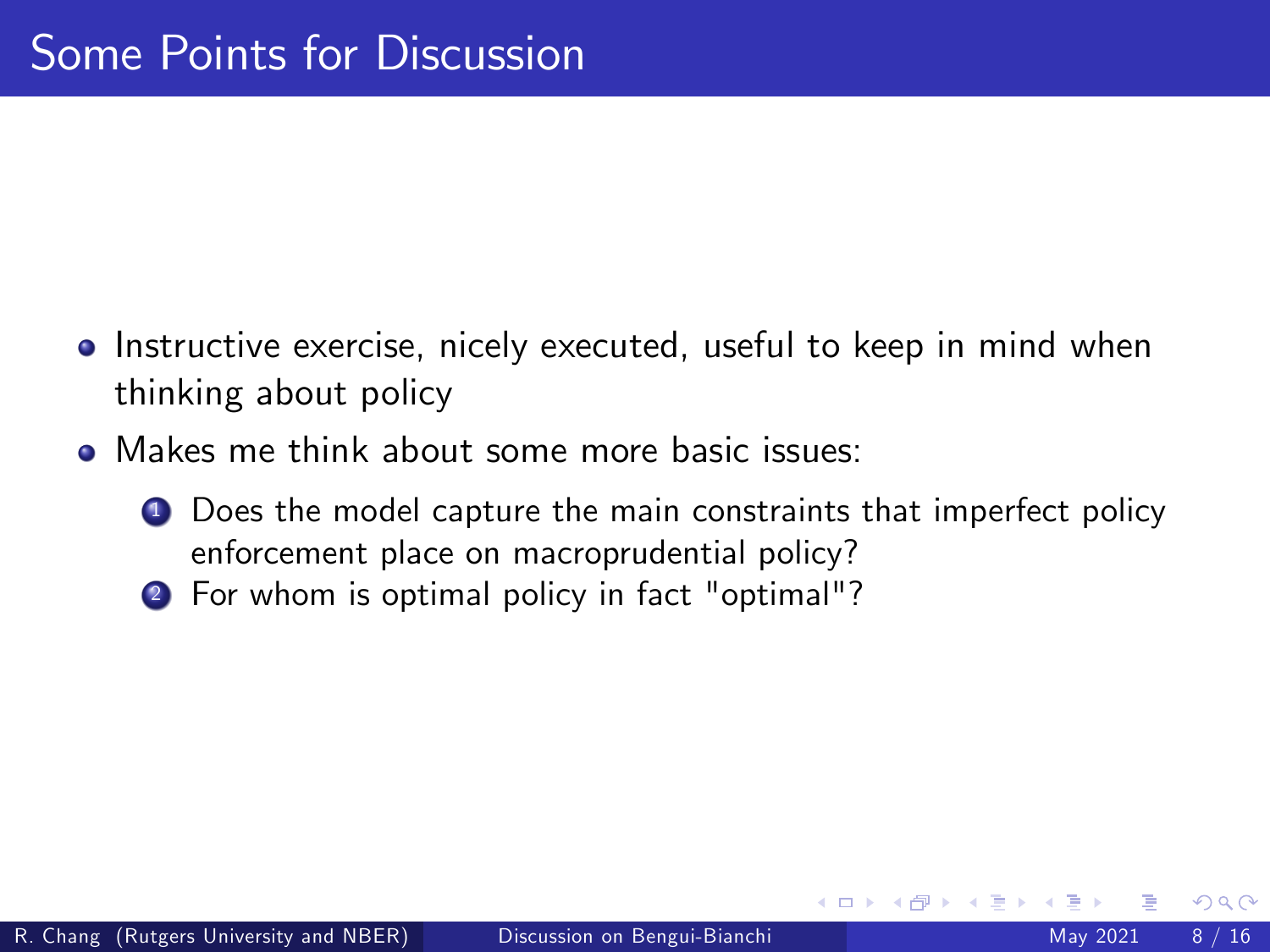×

**≮ロ ▶ (伊 )**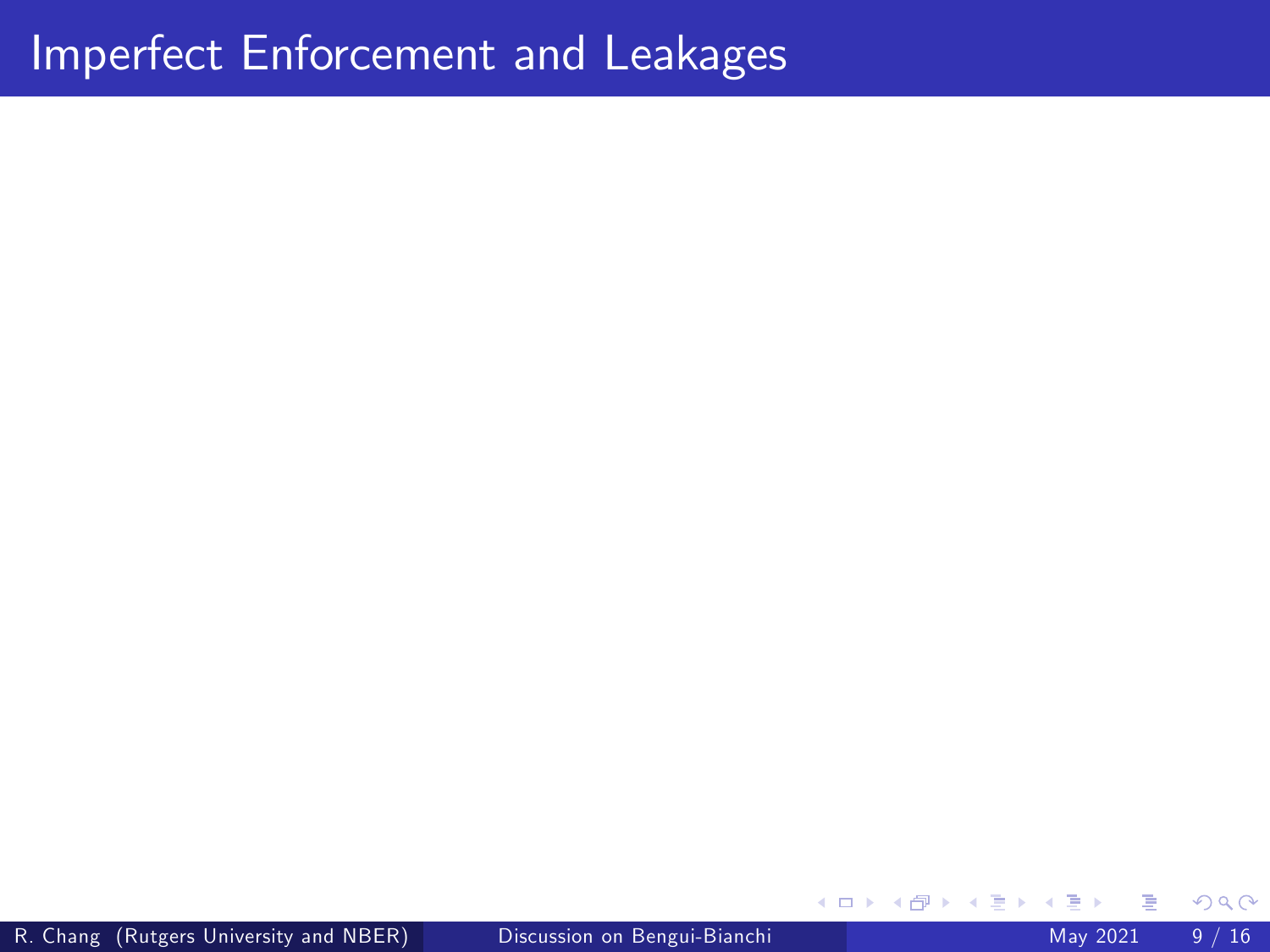• In this model, a subset of agents is *permanently outside* the reach of the taxing authorities

4 0 8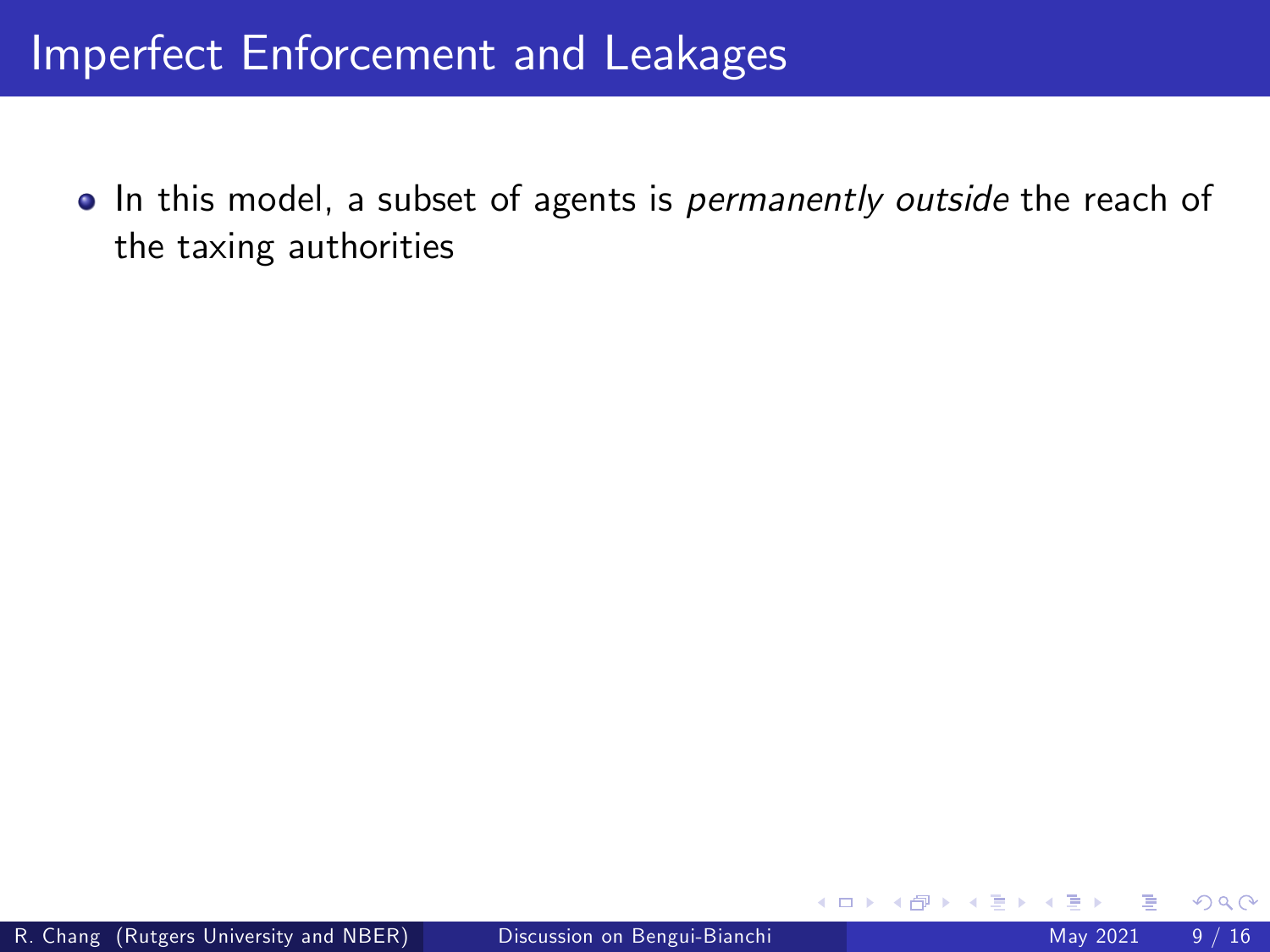- In this model, a subset of agents is *permanently outside* the reach of the taxing authorities
- Perhaps best viewed as a model of informal or illegal sectors?

4 0 8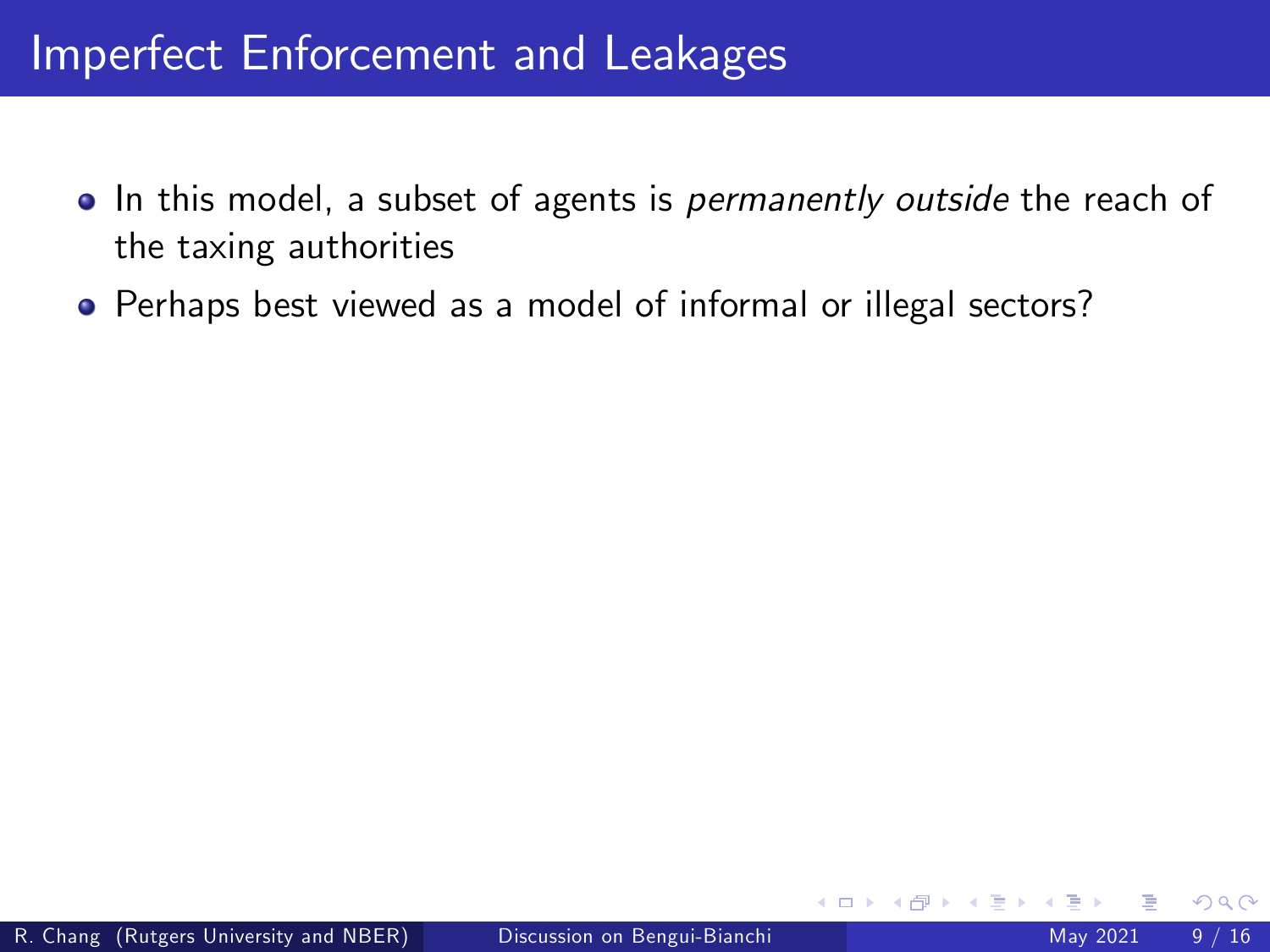- In this model, a subset of agents is *permanently outside* the reach of the taxing authorities
- Perhaps best viewed as a model of informal or illegal sectors?
- But unregulated (law-breaking) agents are assumed to have the same access to international financial markets as regulated (law-abiding) ones. (*Crucial* for the paper's results.)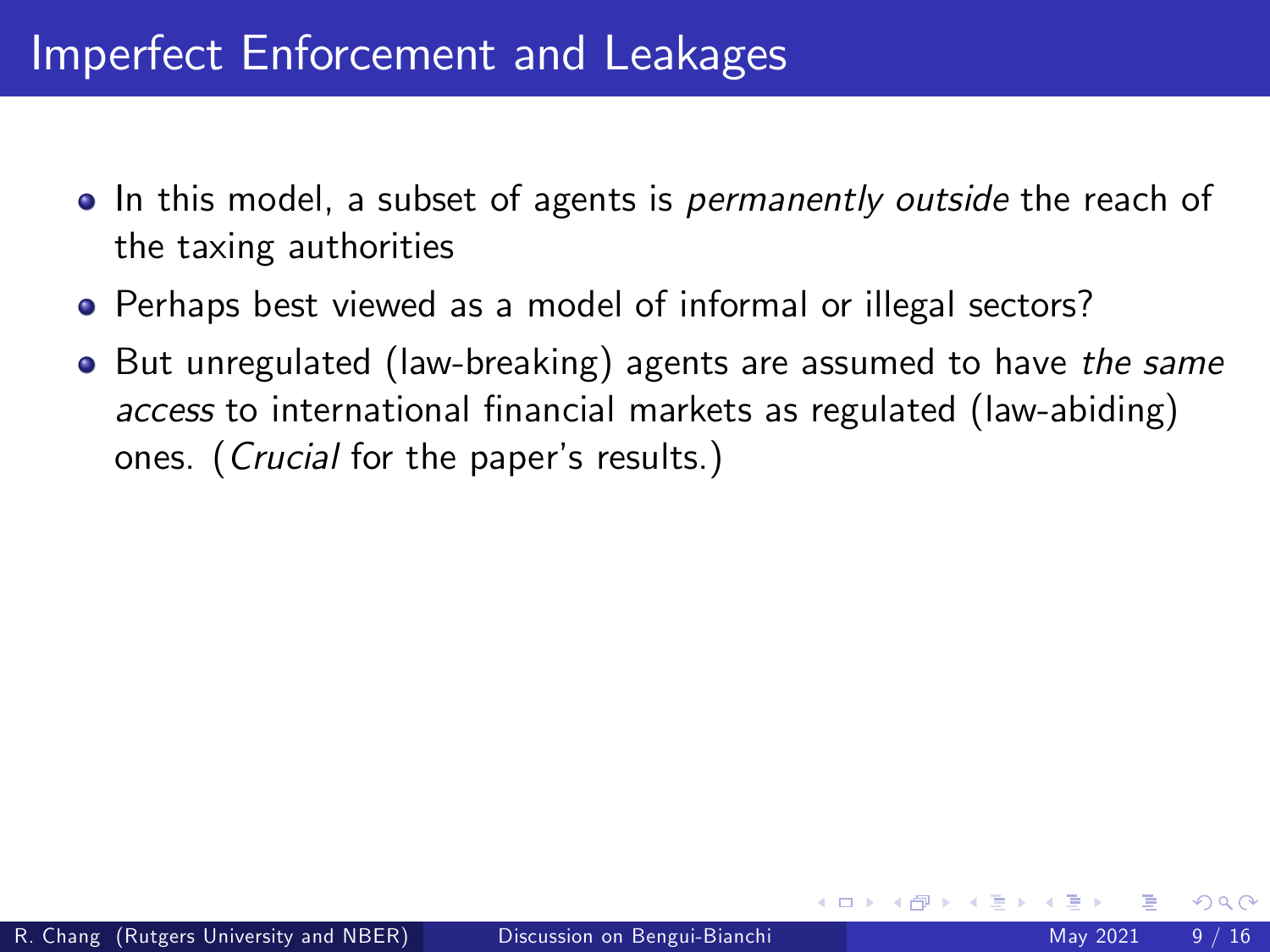- In this model, a subset of agents is *permanently outside* the reach of the taxing authorities
- Perhaps best viewed as a model of informal or illegal sectors?
- But unregulated (law-breaking) agents are assumed to have the same access to international financial markets as regulated (law-abiding) ones. (*Crucial* for the paper's results.)
- **•** Does this capture the main leakages that financial regulatores are or should be concerned with?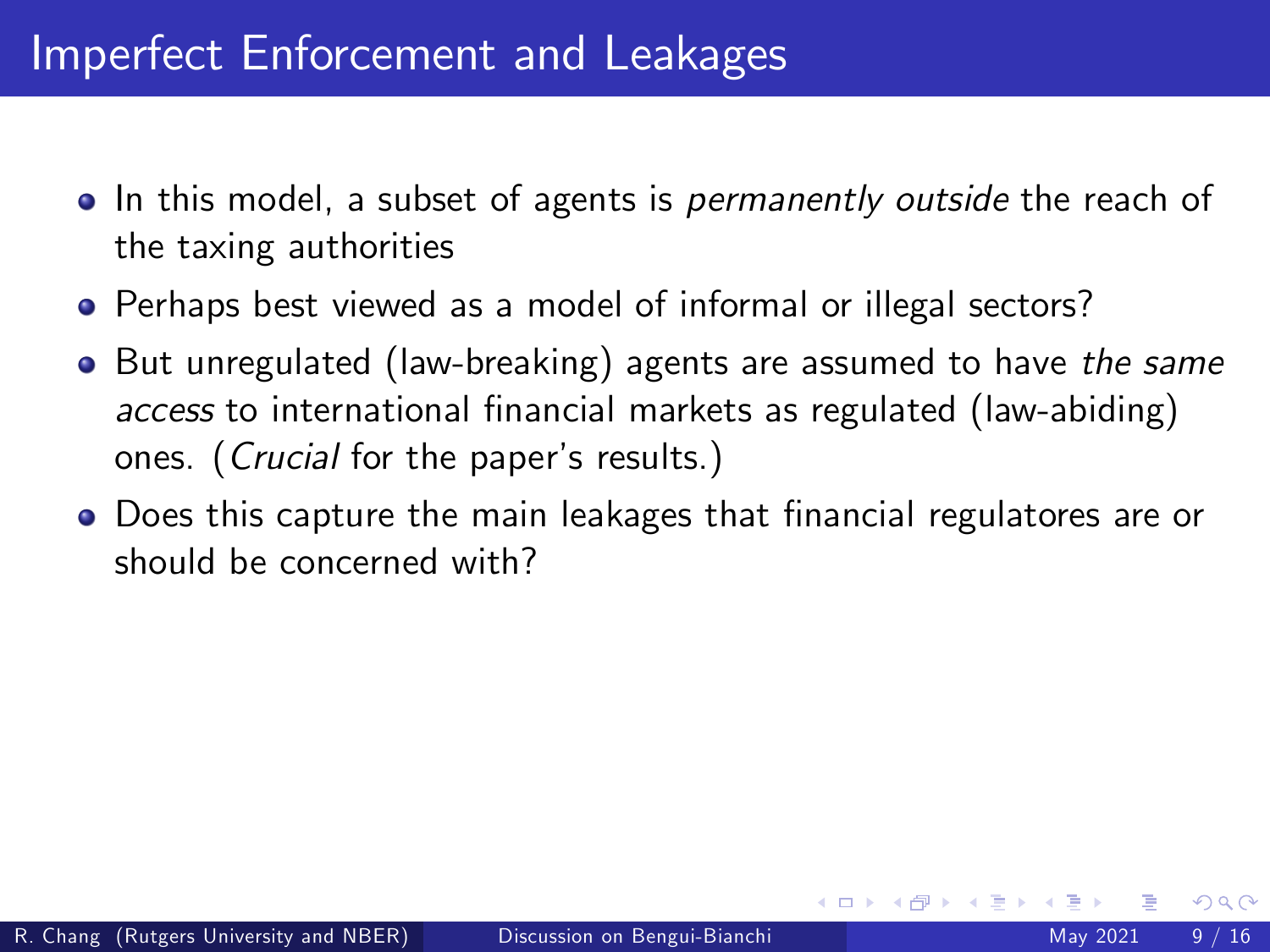- In this model, a subset of agents is *permanently outside* the reach of the taxing authorities
- Perhaps best viewed as a model of informal or illegal sectors?
- But unregulated (law-breaking) agents are assumed to have the same access to international financial markets as regulated (law-abiding) ones. (*Crucial* for the paper's results.)
- **•** Does this capture the main leakages that financial regulatores are or should be concerned with?
- **•** Alternative perspective: financial market participants react to macroprudential taxes by resorting to costly financial engineering schemes, by switching investments, or even plain tax evasion (but at a cost of possible punishment, and also reduced access to foreign finance).

4 D F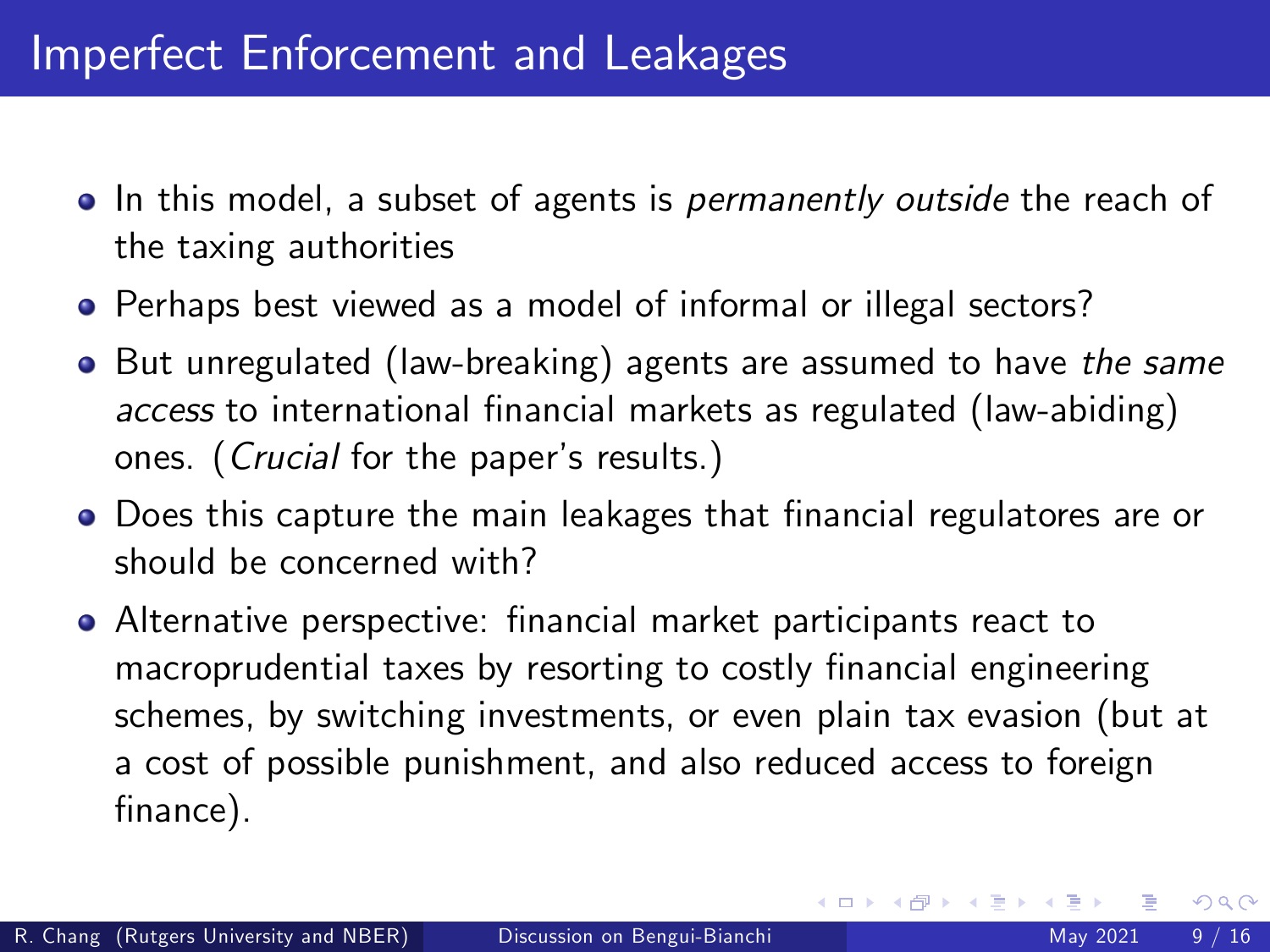- **1** Taxing Short Term Capital (Chile): Did it only induce a (perhaps costly) change in the composition of flows?
- 2 Bank Regulation and Shadow Banking
- Derivatives and Capital Flows: As Garber wrote in 1998, the concern is that

...derivatives can be used to evade risk-control or prudential regulation, circumvent capital controls, drive the dynamics of currency instabilities, and obscure true risk positions and thereby undermine the usefulness of balance of payments capital account categories.

4 D F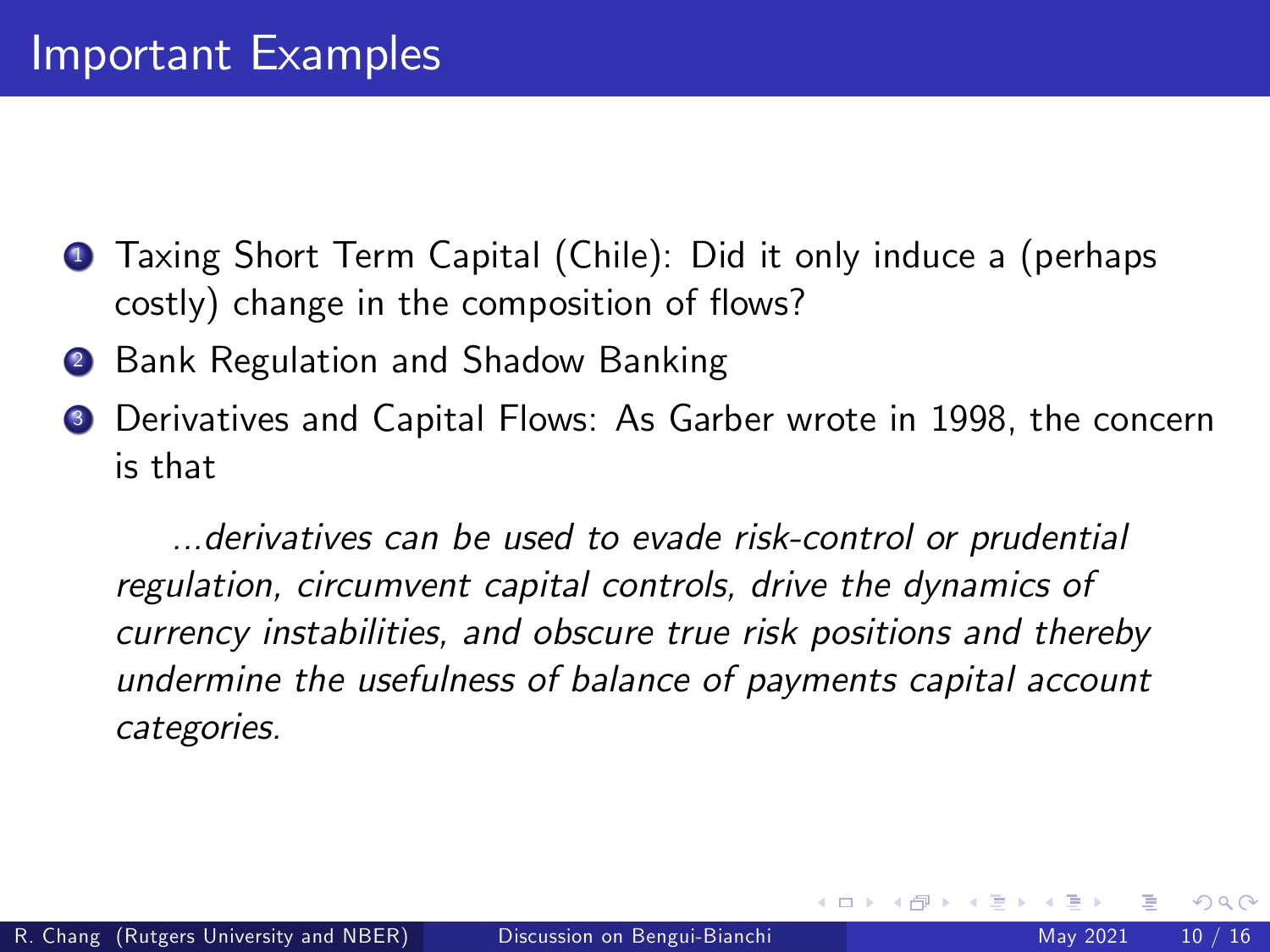R. Chang (Rutgers University and NBER) [Discussion on Bengui-Bianchi](#page-0-0) May 2021 11 / 16

 $\leftarrow$   $\Box$ 

∢母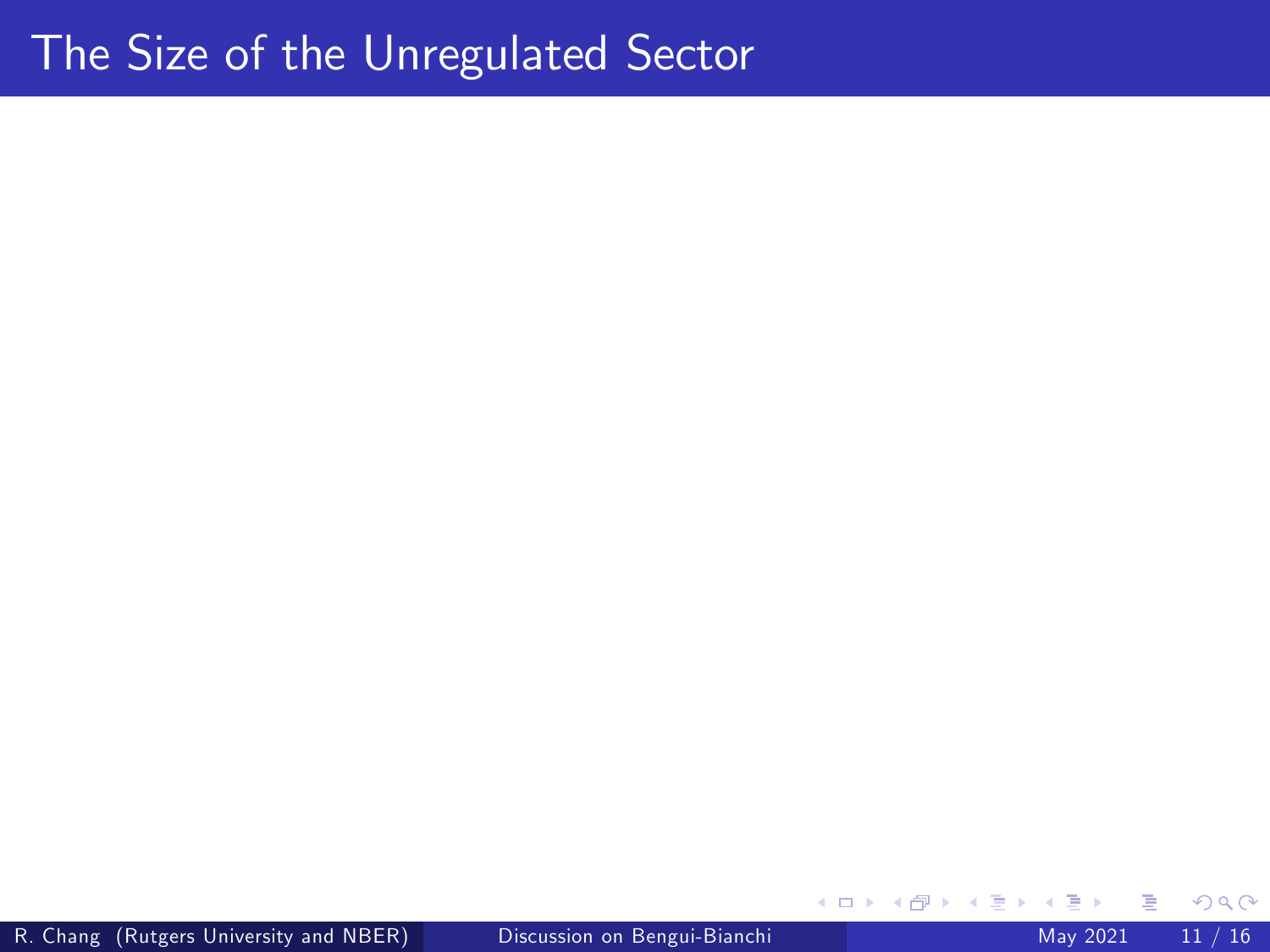The paper argues that the fraction of unregulated agents, *γ*, could be made endogenous by assuming that agents choose, at the beginning of time, whether to abide by regulations or not

4 D F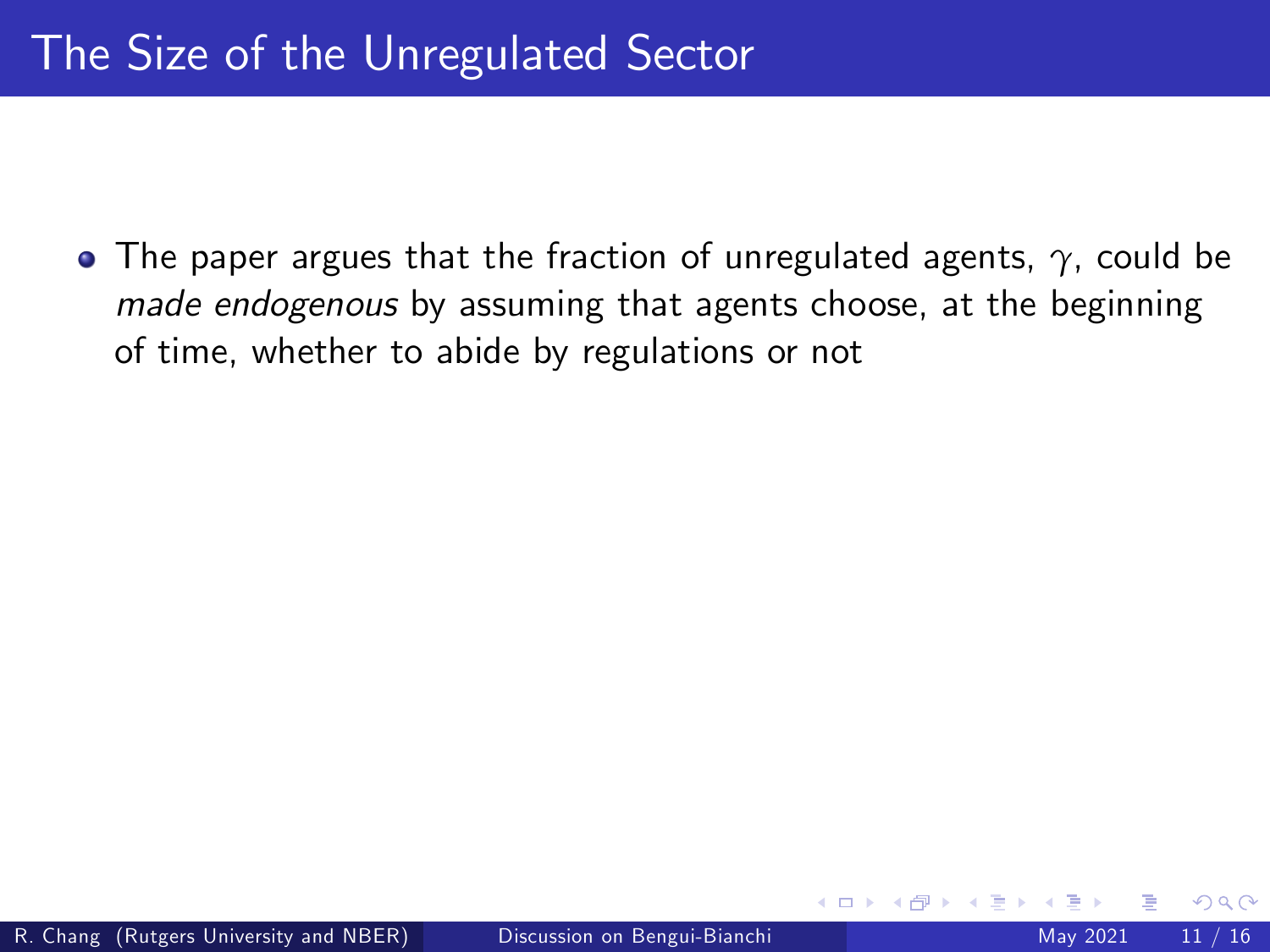- The paper argues that the fraction of unregulated agents, *γ*, could be made endogenous by assuming that agents choose, at the beginning of time, whether to abide by regulations or not
- Although very limited, this is a step in the right direction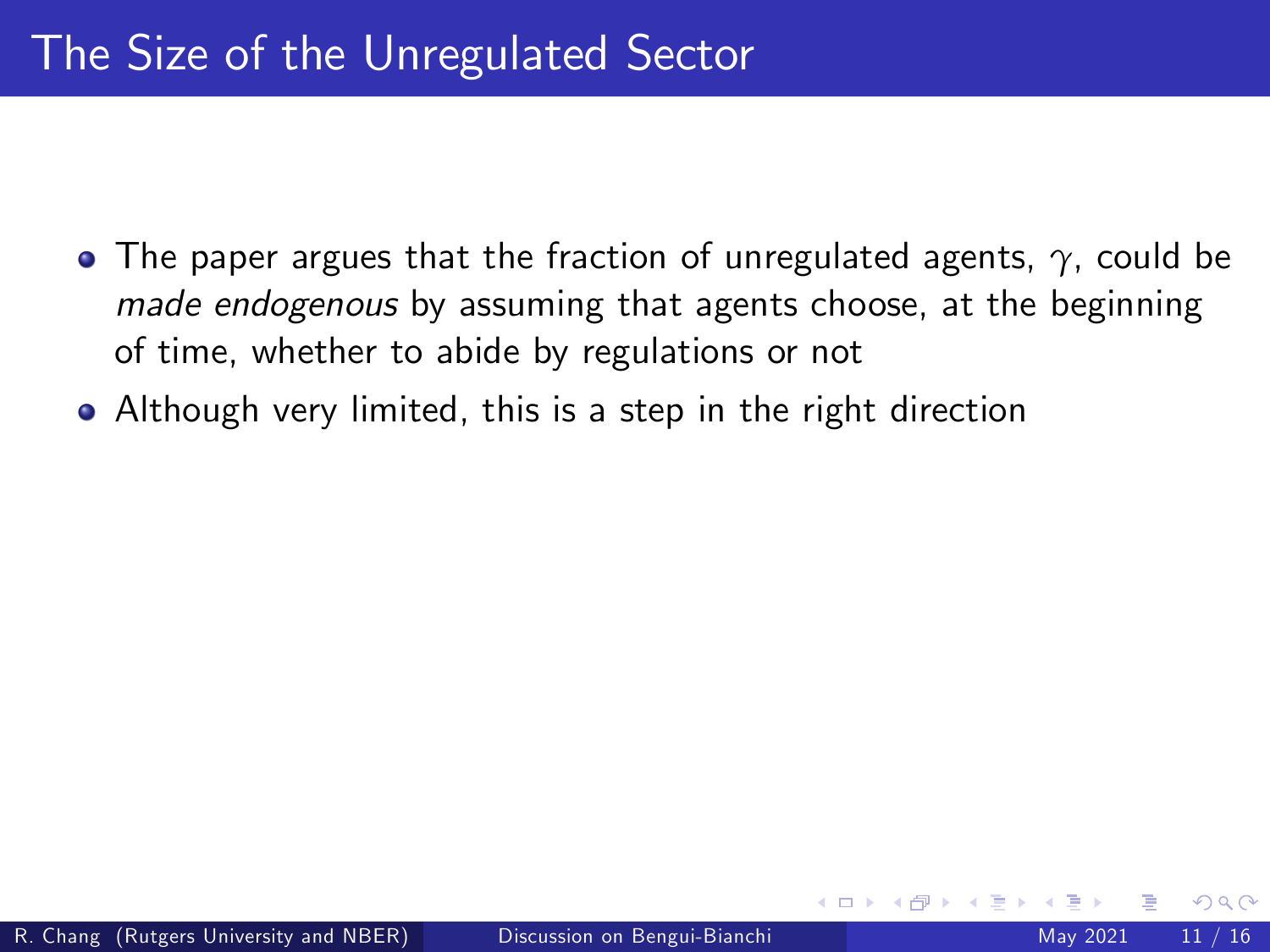- The paper argues that the fraction of unregulated agents, *γ*, could be made endogenous by assuming that agents choose, at the beginning of time, whether to abide by regulations or not
- Although very limited, this is a step in the right direction
- But then the paper argues that "any exogenous *γ*" can emerge by a suitable choice of the distribution of circumvention costs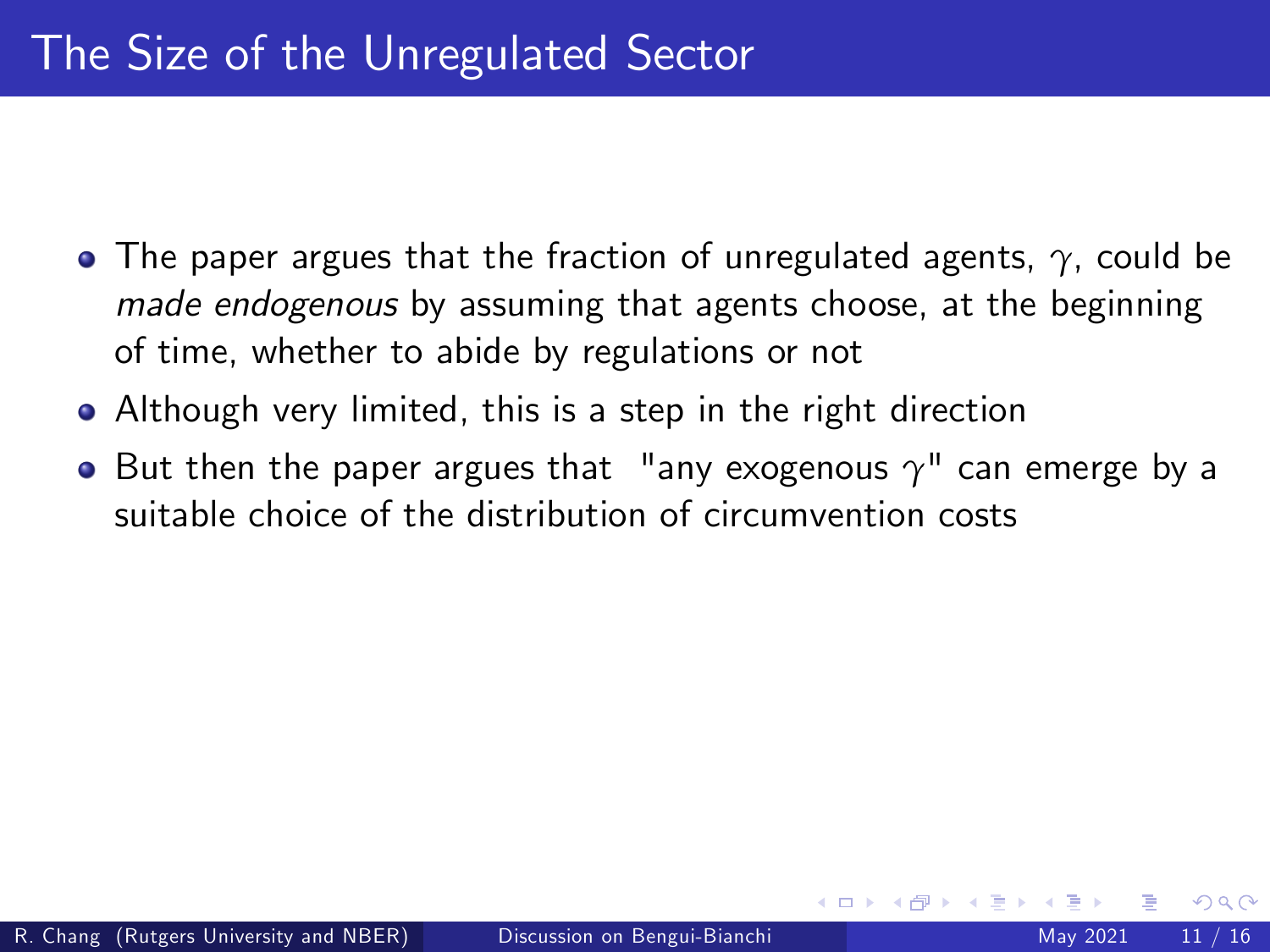- The paper argues that the fraction of unregulated agents, *γ*, could be made endogenous by assuming that agents choose, at the beginning of time, whether to abide by regulations or not
- Although very limited, this is a step in the right direction
- But then the paper argues that "any exogenous *γ*" can emerge by a suitable choice of the distribution of circumvention costs
- Then what is endogenous is that distribution, not *γ*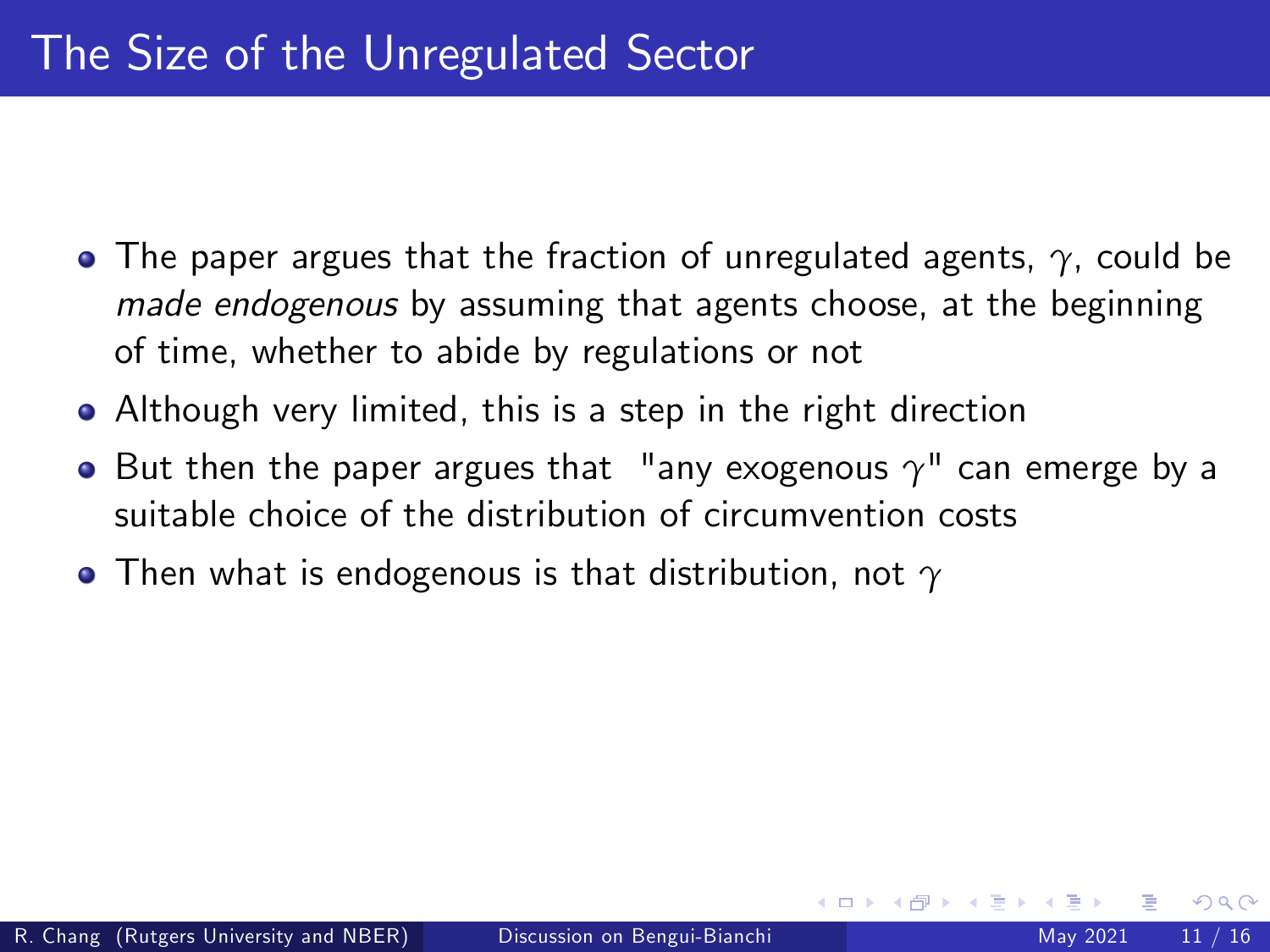- The paper argues that the fraction of unregulated agents, *γ*, could be made endogenous by assuming that agents choose, at the beginning of time, whether to abide by regulations or not
- Although very limited, this is a step in the right direction
- But then the paper argues that "any exogenous *γ*" can emerge by a suitable choice of the distribution of circumvention costs
- Then what is endogenous is that distribution, not *γ*
- The crucial question is how the possibility of agents choosing to comply with regulation places constraints on macroprudential policy options

4 D F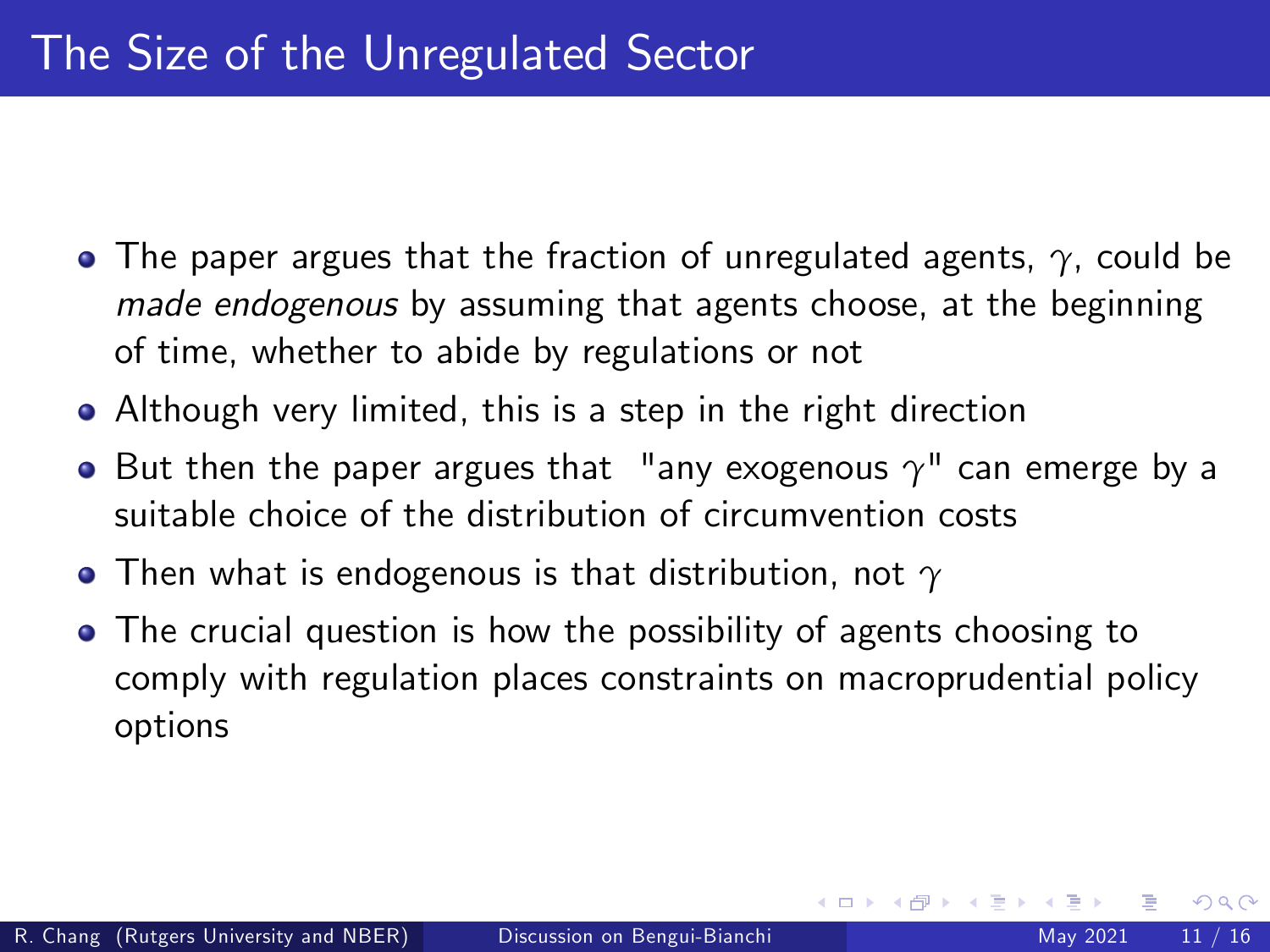The social planner maximizes a population weighted sum of the utilities of regulated and unregulated agents

4 0 8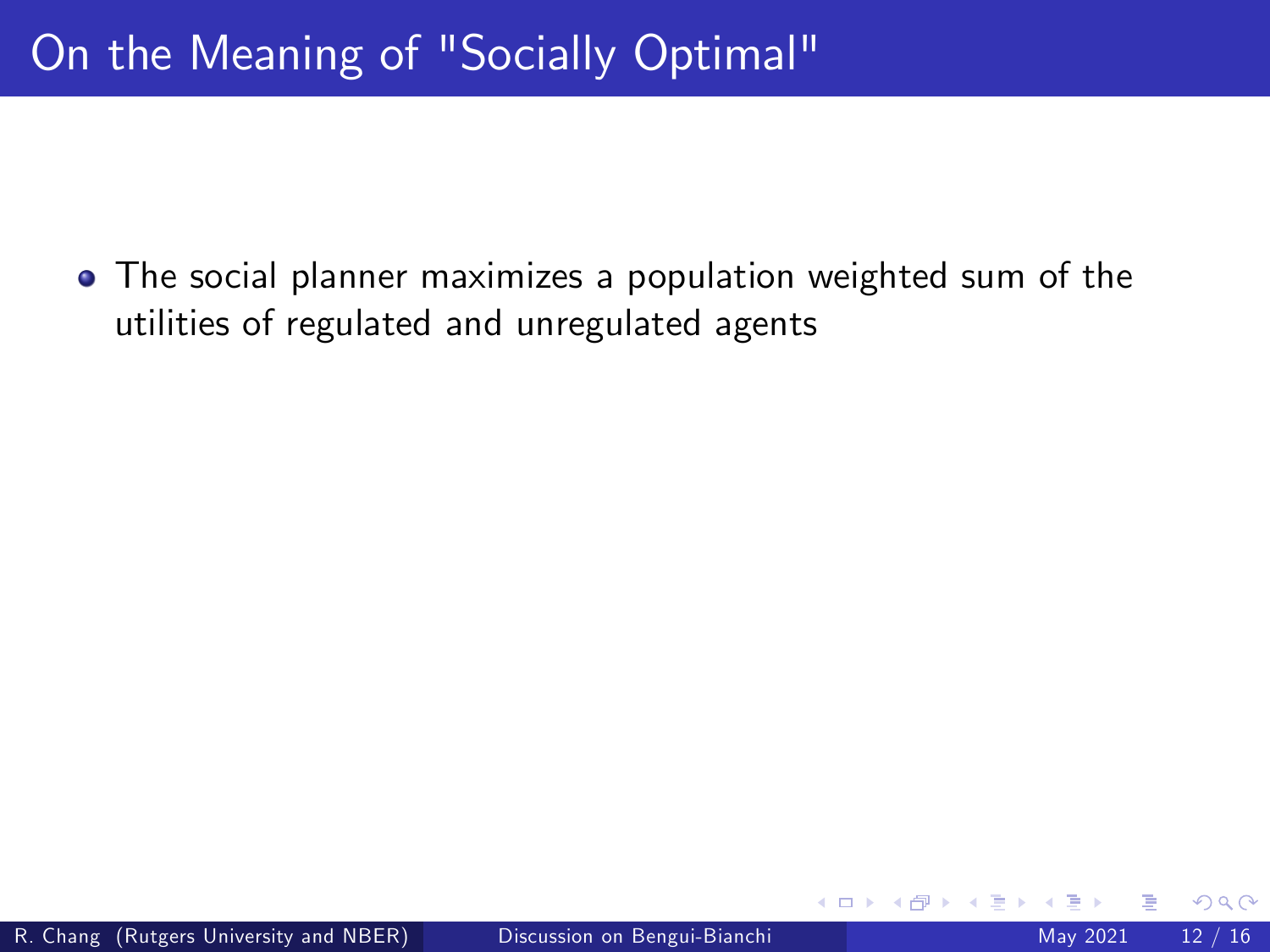- The social planner maximizes a population weighted sum of the utilities of regulated and unregulated agents
- But in the model regulated and unregulated agents are not the same

4 0 1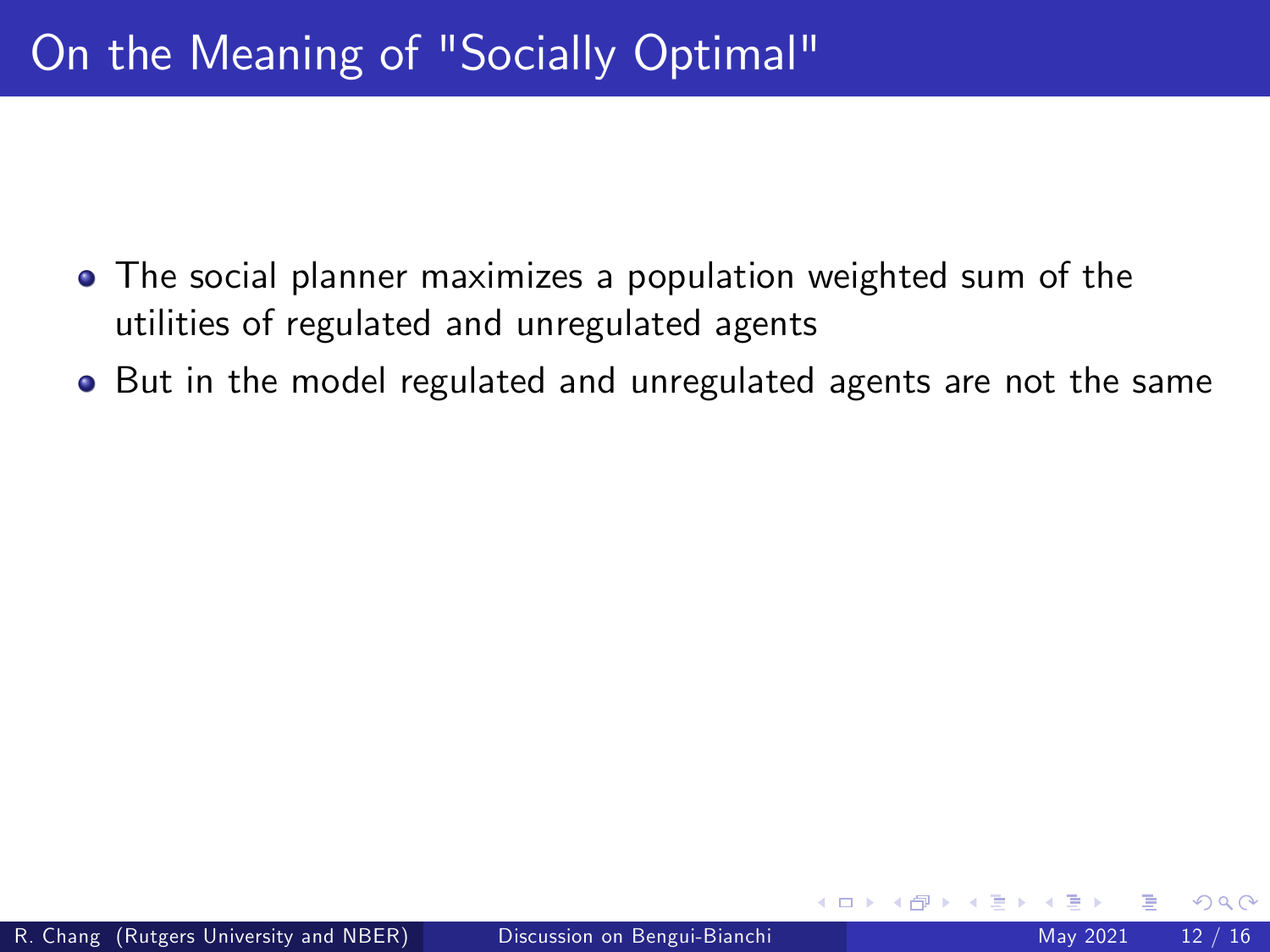- The social planner maximizes a population weighted sum of the utilities of regulated and unregulated agents
- But in the model regulated and unregulated agents are not the same
- What is the justification for equal treatment? (i.e. why is the social objective compelling?)

4 D F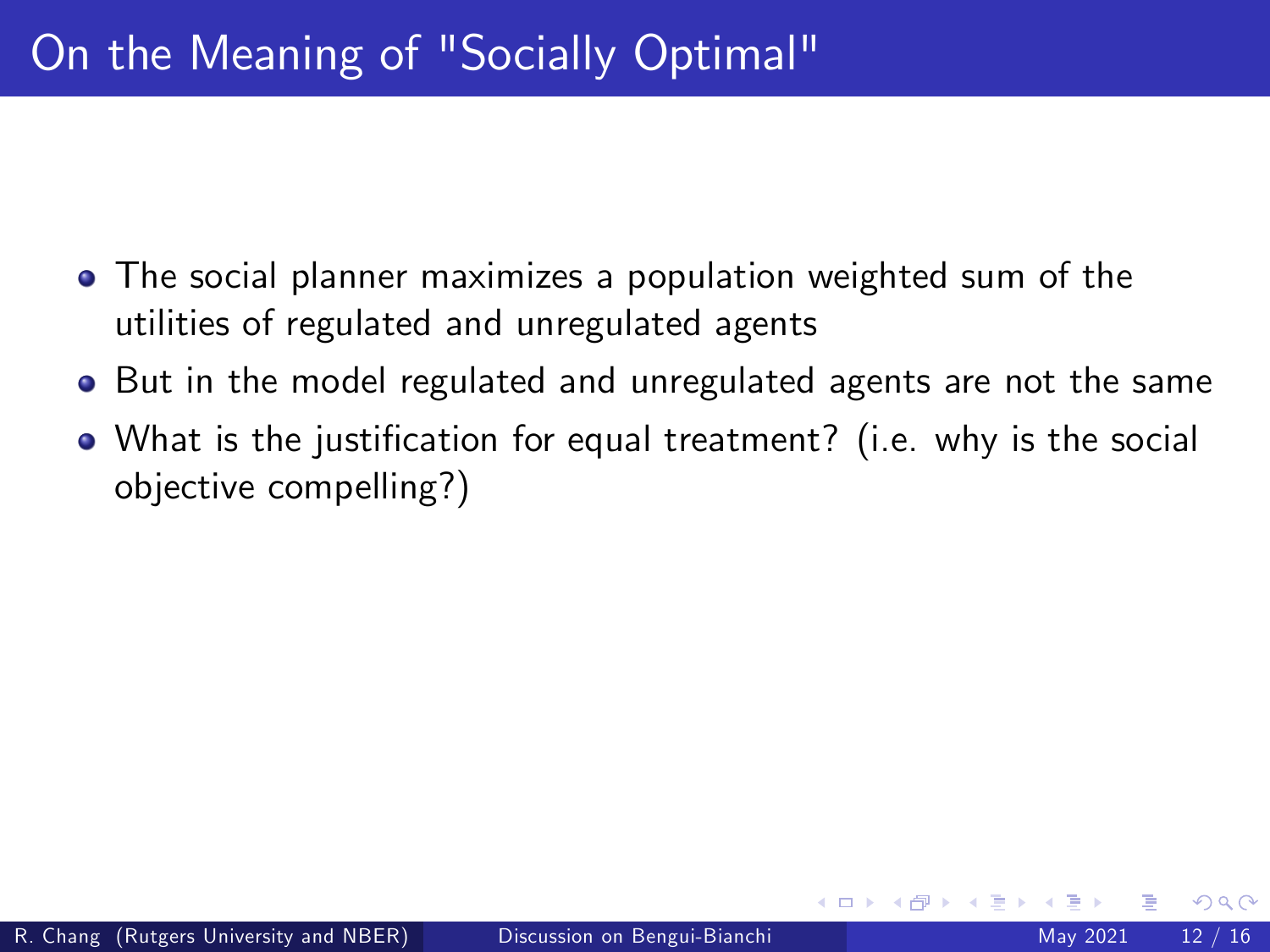- The social planner maximizes a population weighted sum of the utilities of regulated and unregulated agents
- But in the model regulated and unregulated agents are not the same
- What is the justification for equal treatment? (i.e. why is the social objective compelling?)
- In fact, the "optimal" solution seems to punish regulated agents to compensate for the behavior of unregulated agents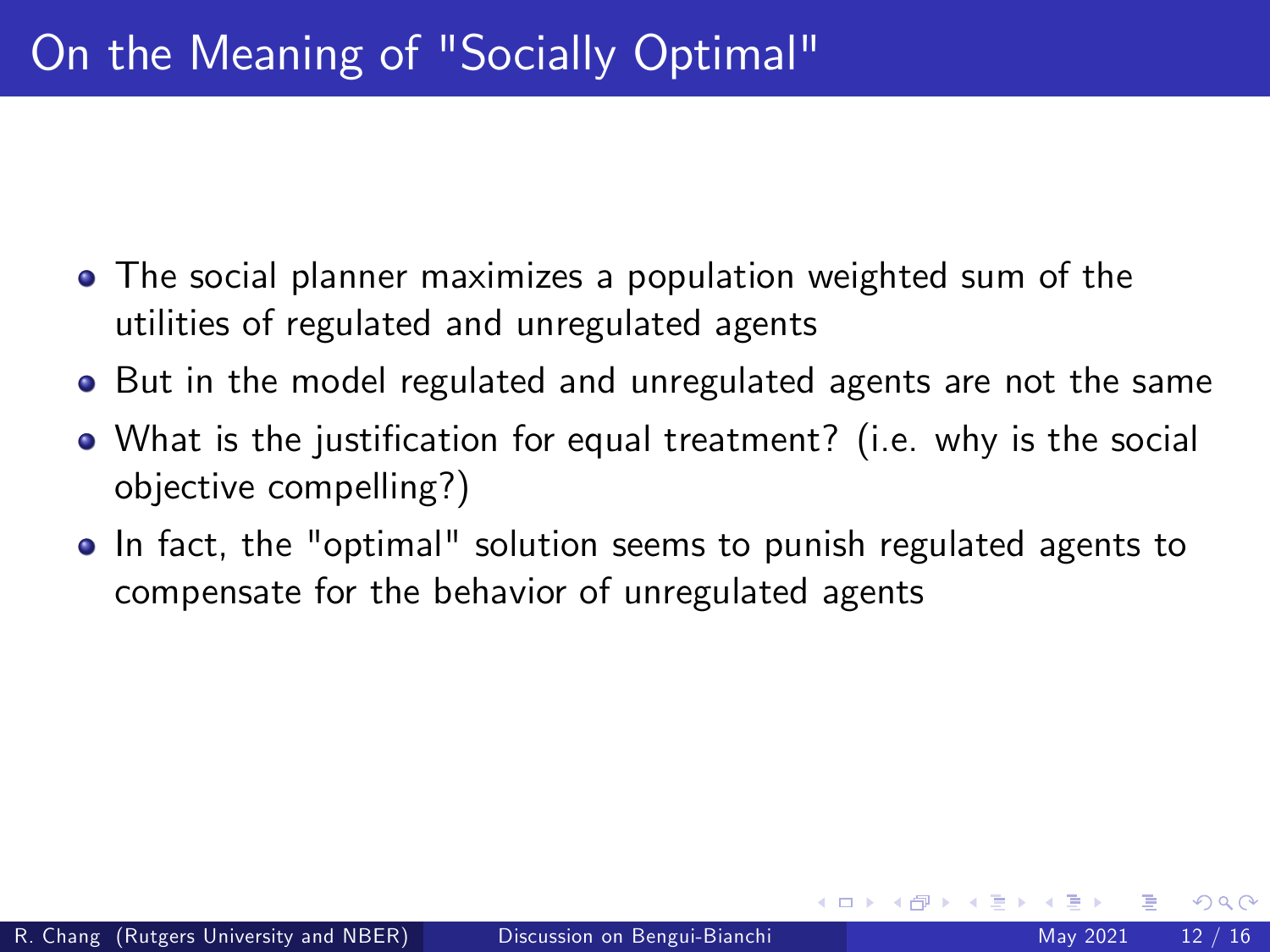- The social planner maximizes a population weighted sum of the utilities of regulated and unregulated agents
- But in the model regulated and unregulated agents are not the same
- What is the justification for equal treatment? (i.e. why is the social objective compelling?)
- In fact, the "optimal" solution seems to punish regulated agents to compensate for the behavior of unregulated agents
- One might argue that the welfare function should give priority to regulated agents, or at least try to punish evasion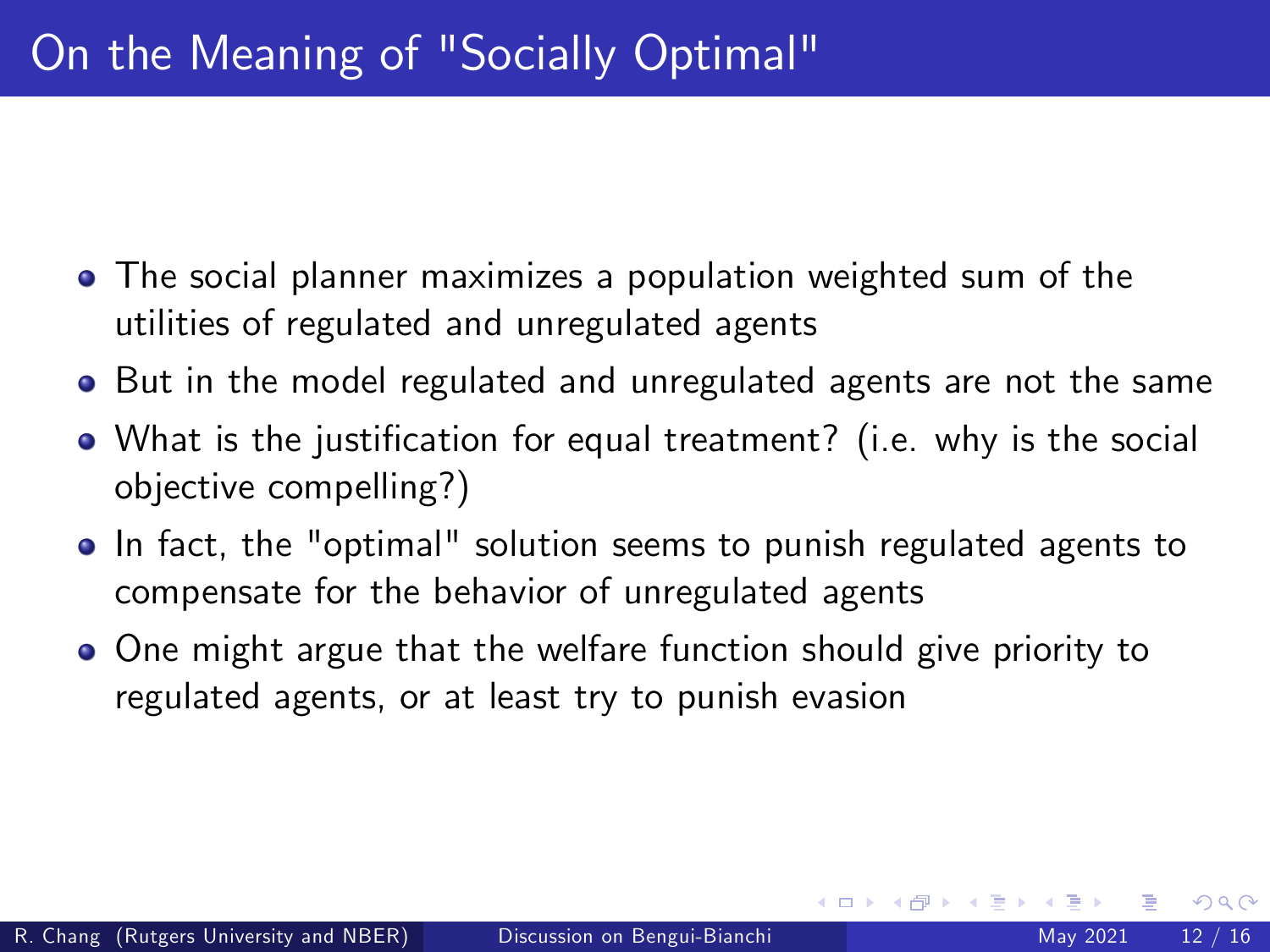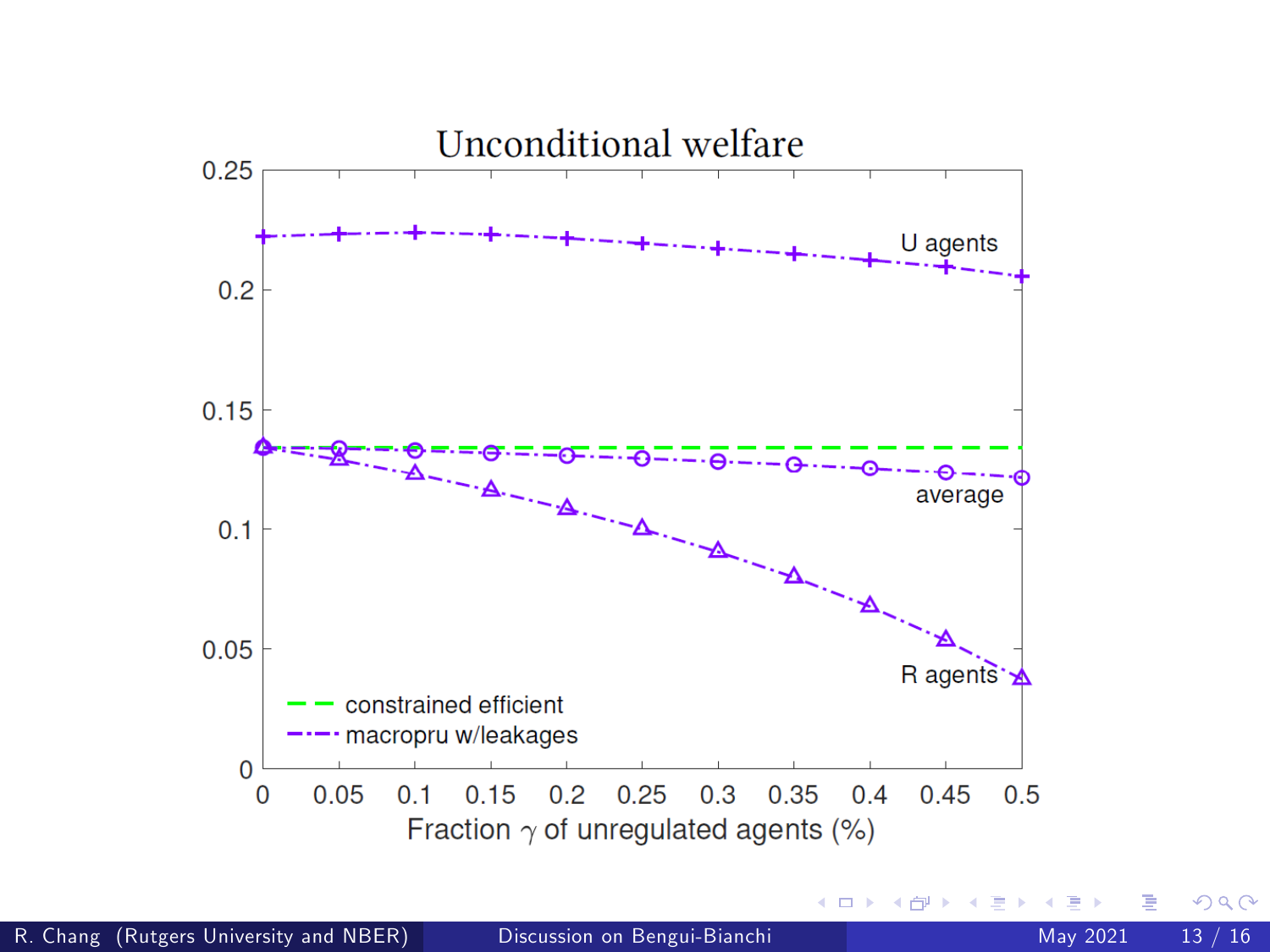

 $\leftarrow$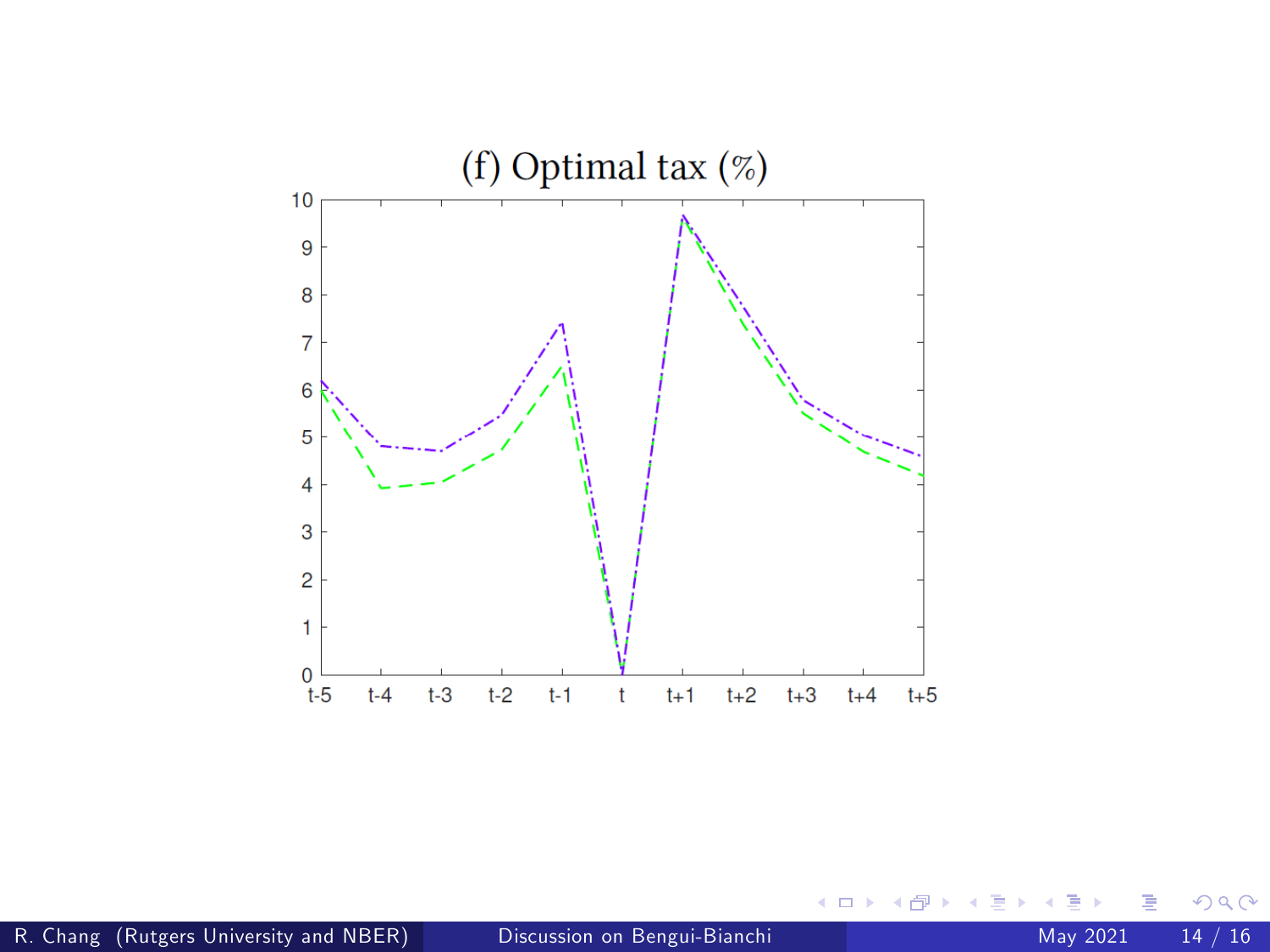Would we recommend following the tax guidelines of this paper to policymakers?

4 0 8 ∢ 母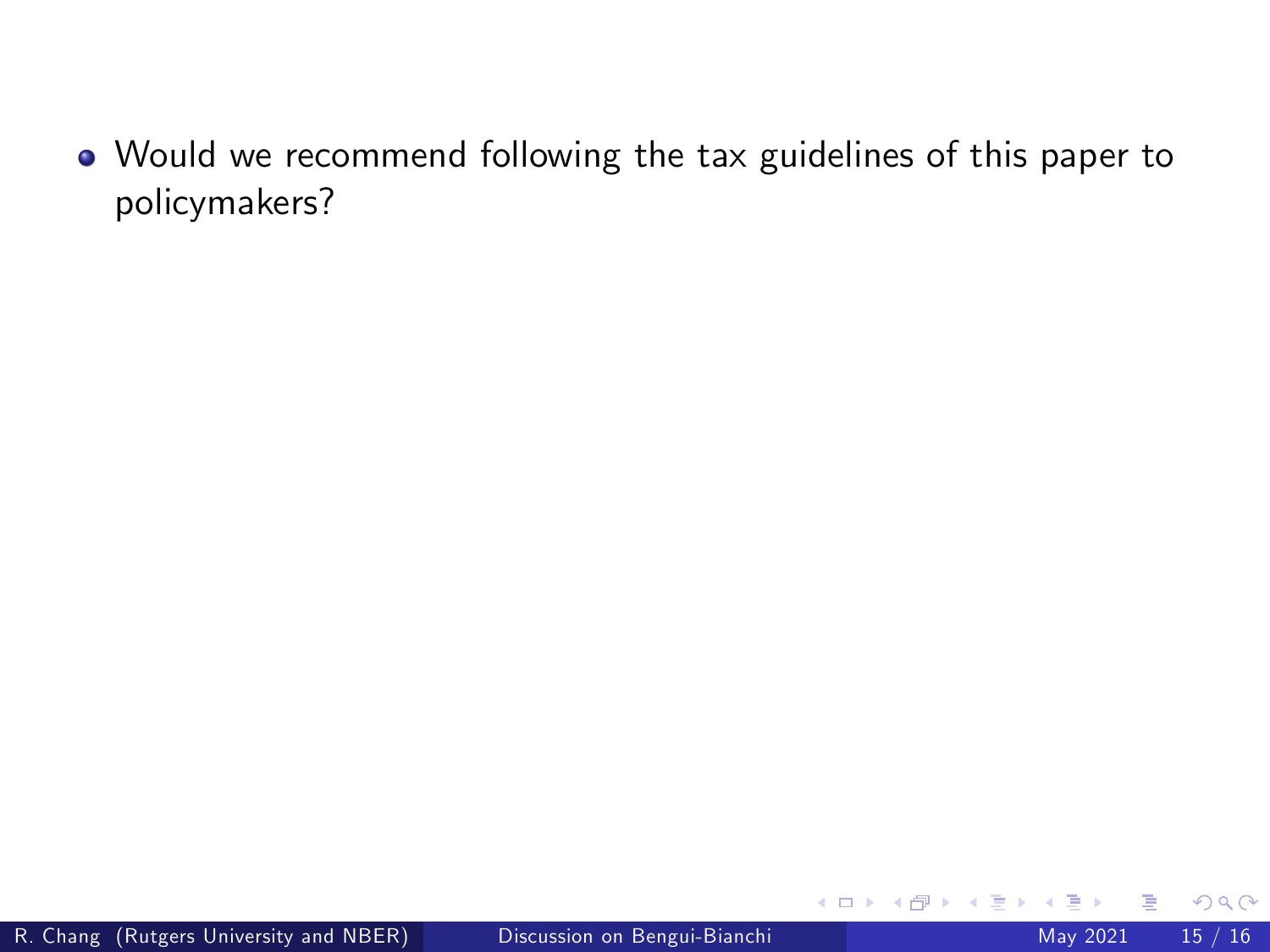- Would we recommend following the tax guidelines of this paper to policymakers?
- The main issue, I think, is that the ethical basis for the social welfare function assumed in the paper is shaky

4 0 8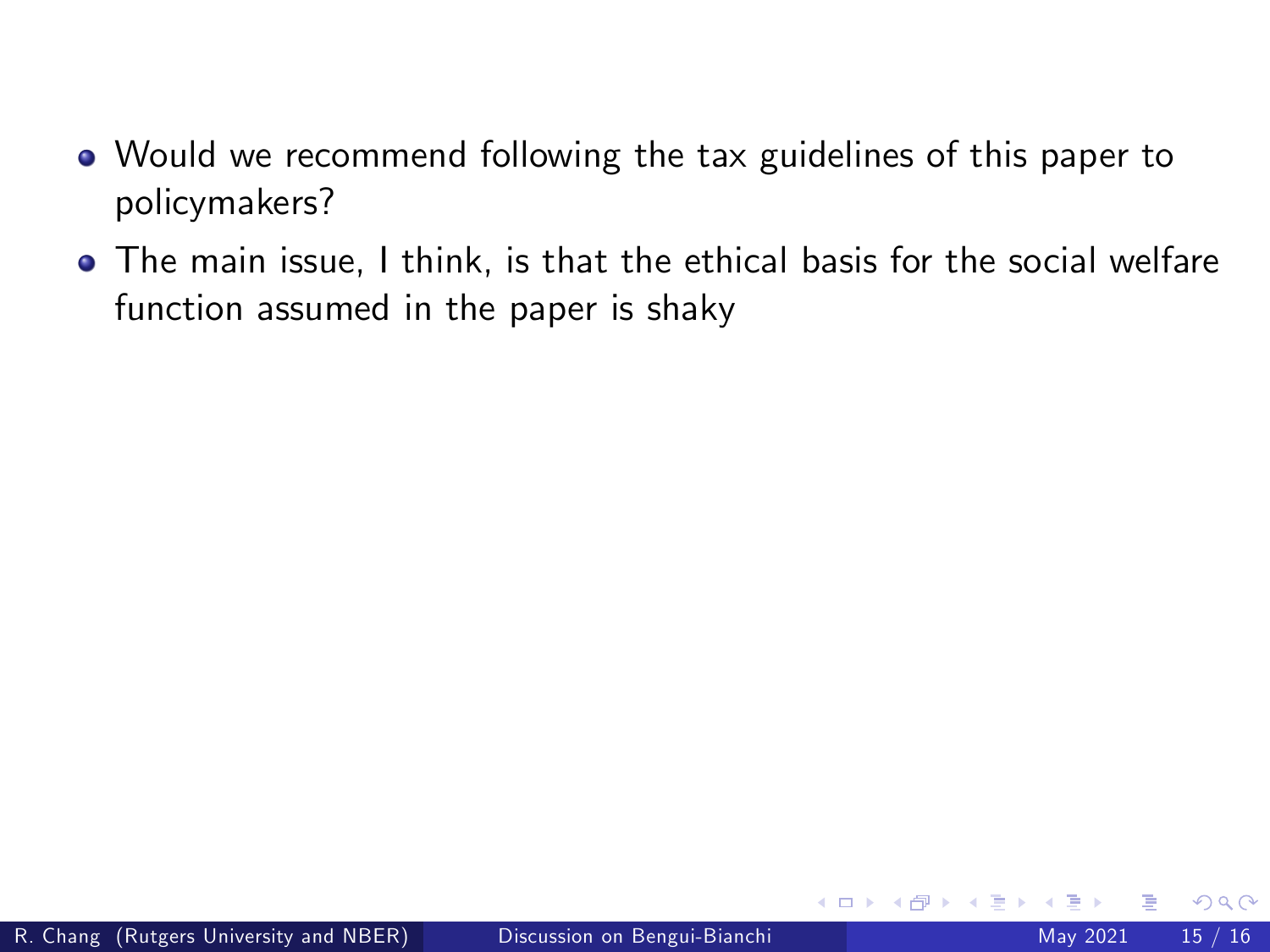- Would we recommend following the tax guidelines of this paper to policymakers?
- The main issue, I think, is that the ethical basis for the social welfare function assumed in the paper is shaky
- For a positive perspective, it is hard to imagine a political mechanism that would result in that kind of mandate for the government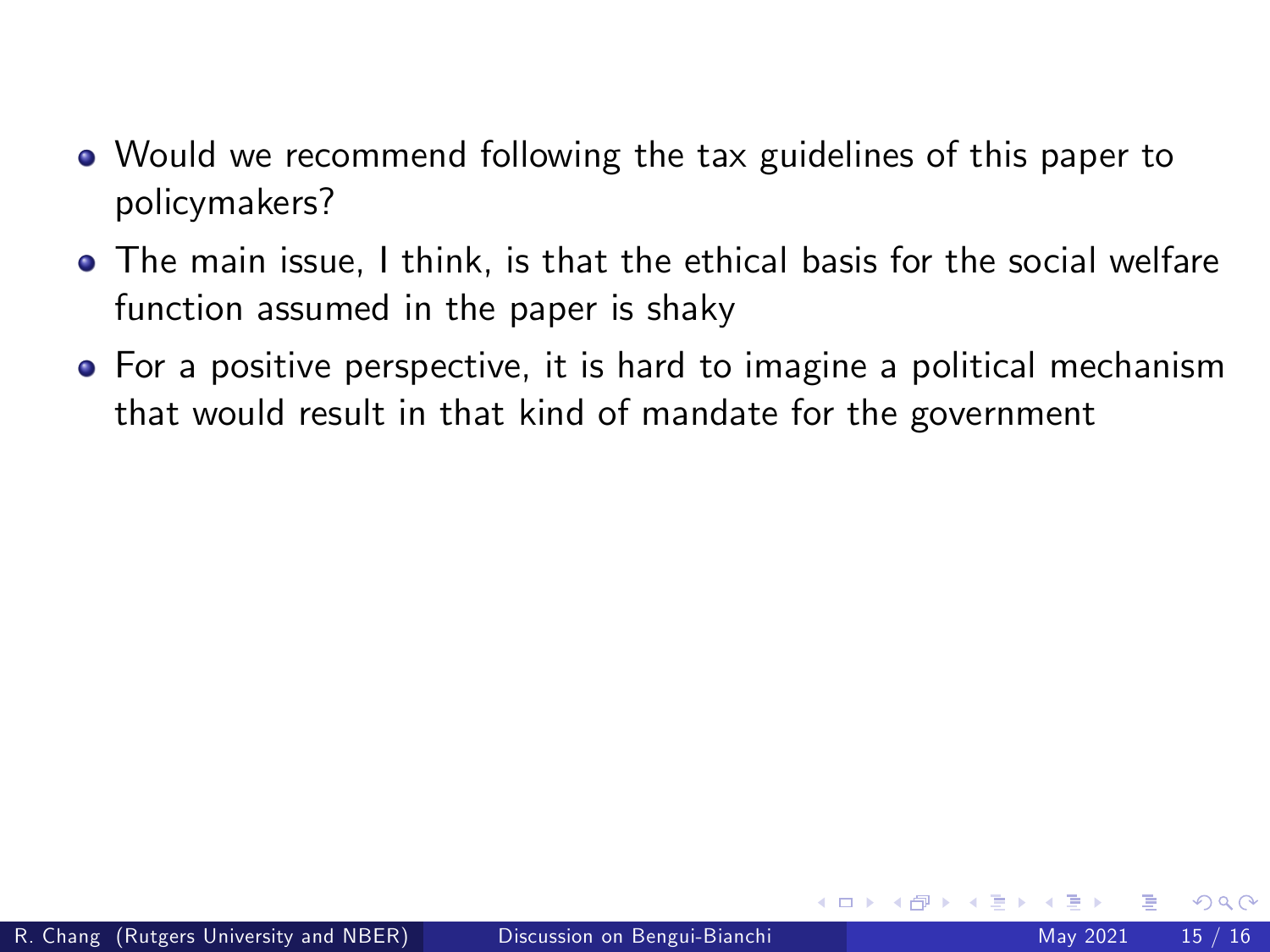- Would we recommend following the tax guidelines of this paper to policymakers?
- The main issue, I think, is that the ethical basis for the social welfare function assumed in the paper is shaky
- For a positive perspective, it is hard to imagine a political mechanism that would result in that kind of mandate for the government
- This is a more general concern about optimal policy analysis in models with heterogeneous agents: the social objective function is often hard to justify, either from a normative perspective or from a positive perspective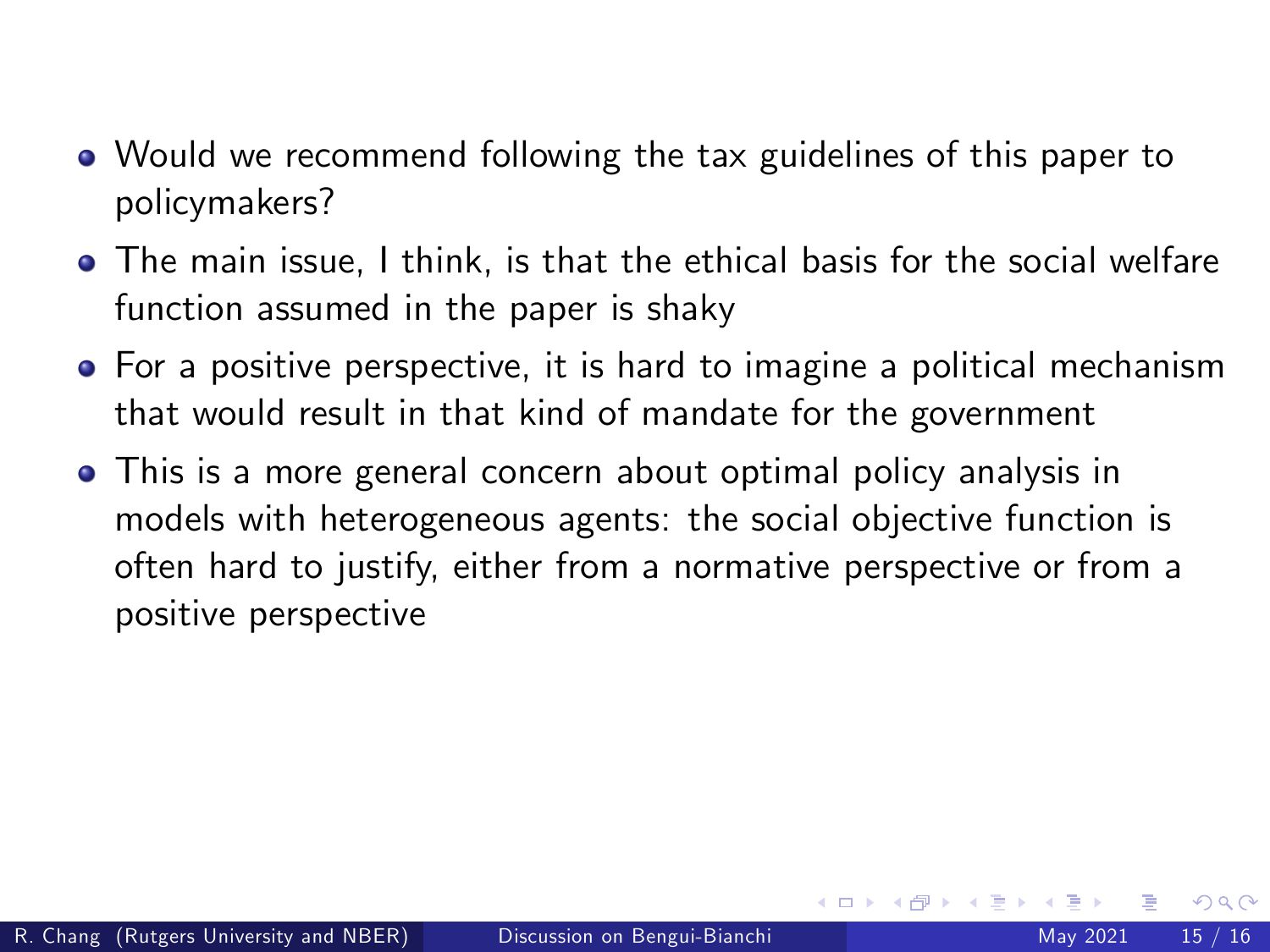- Would we recommend following the tax guidelines of this paper to policymakers?
- The main issue, I think, is that the ethical basis for the social welfare function assumed in the paper is shaky
- For a positive perspective, it is hard to imagine a political mechanism that would result in that kind of mandate for the government
- This is a more general concern about optimal policy analysis in models with heterogeneous agents: the social objective function is often hard to justify, either from a normative perspective or from a positive perspective
- This is one reason why economists prefer to focus on finding Pareto improvements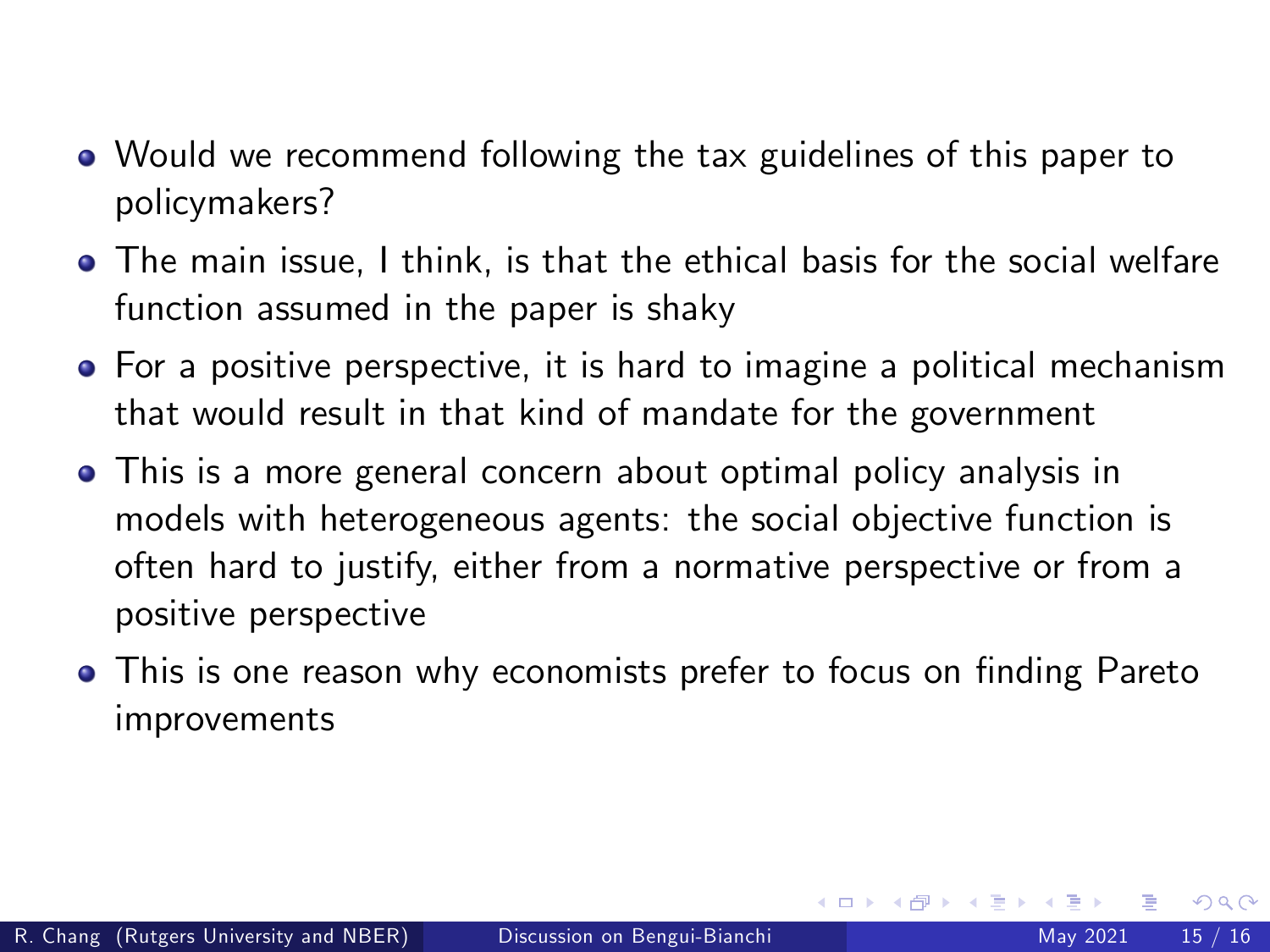# Summarizing

Þ þ.  $299$ 

イロト イ団ト イミト イ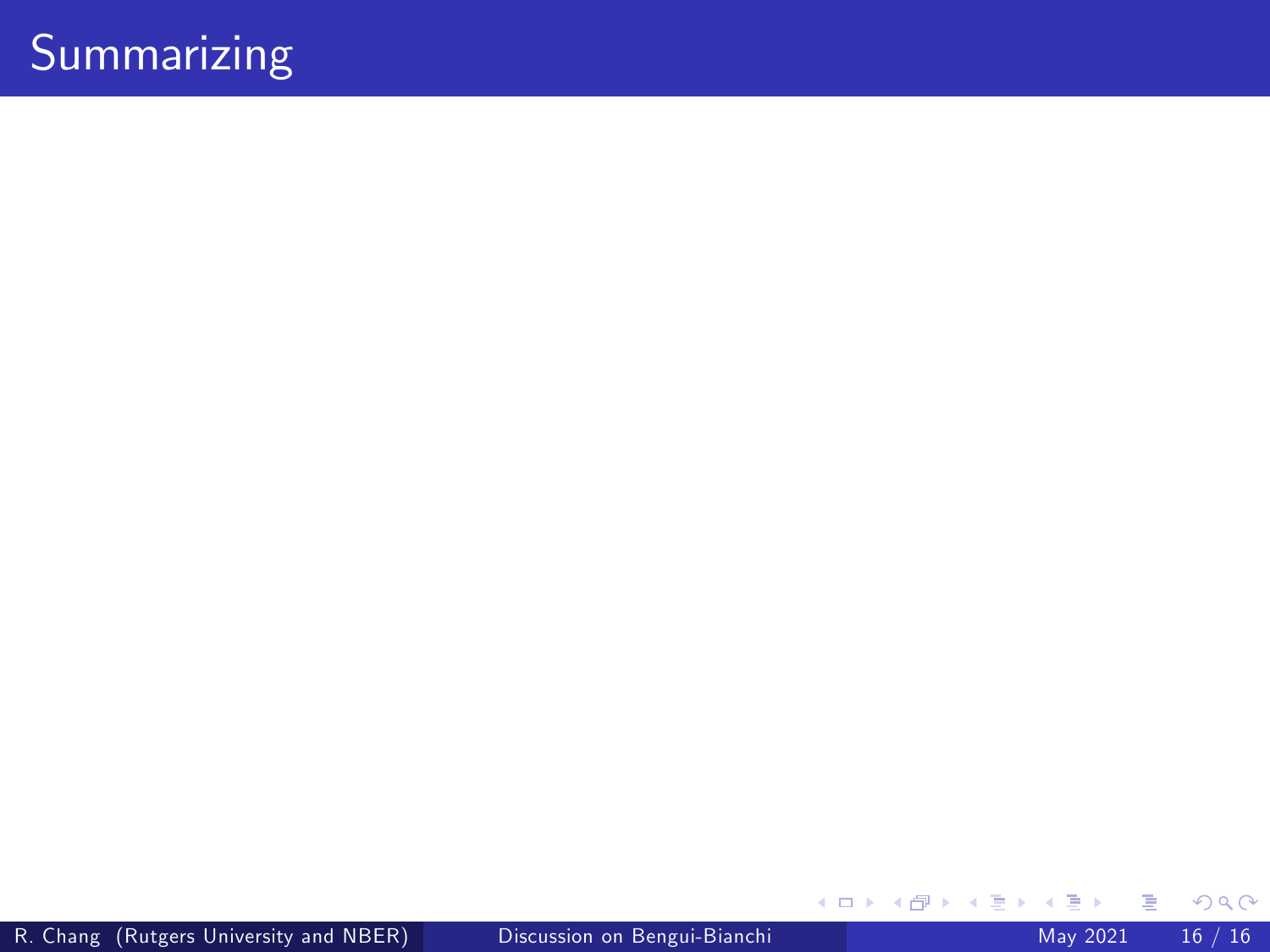• Instructive exercise, plenty of food for thought

4 日下

∢ 母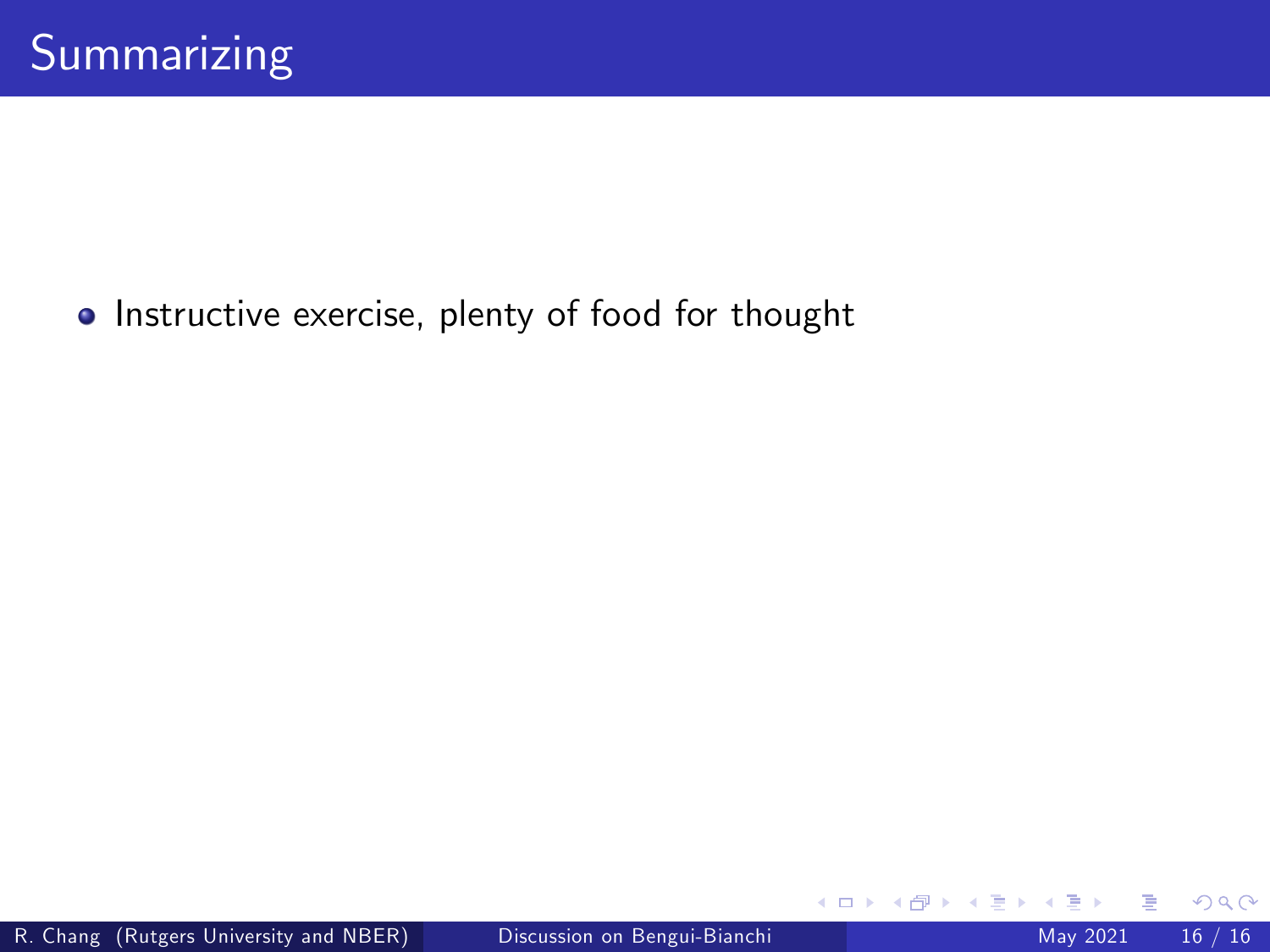- **•** Instructive exercise, plenty of food for thought
- Useful illustration of unintended and heterogenous impact of macroprudential policy

4 0 8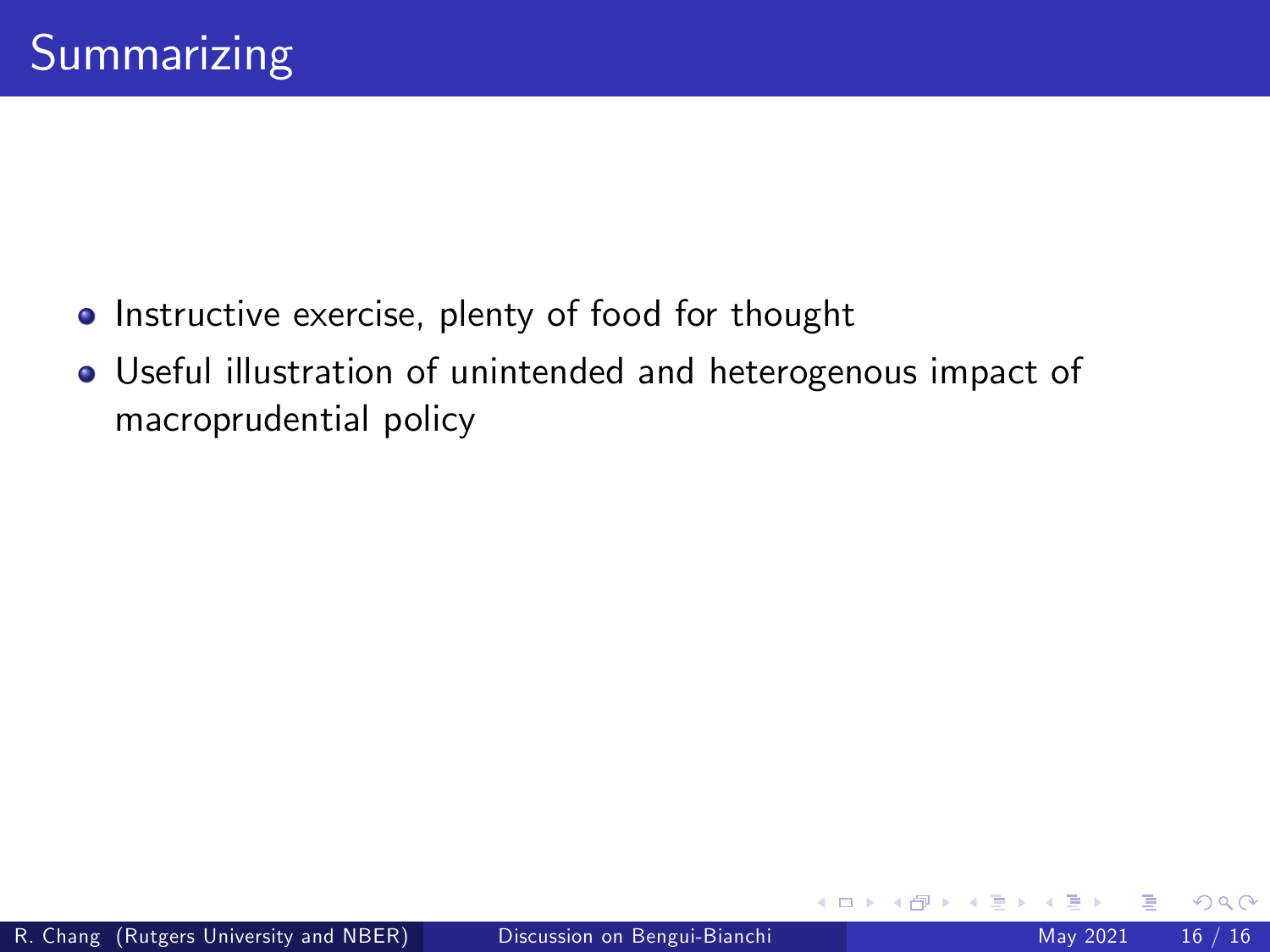- **•** Instructive exercise, plenty of food for thought
- Useful illustration of unintended and heterogenous impact of macroprudential policy
- We need to think more about how to best model key leakages

4 0 8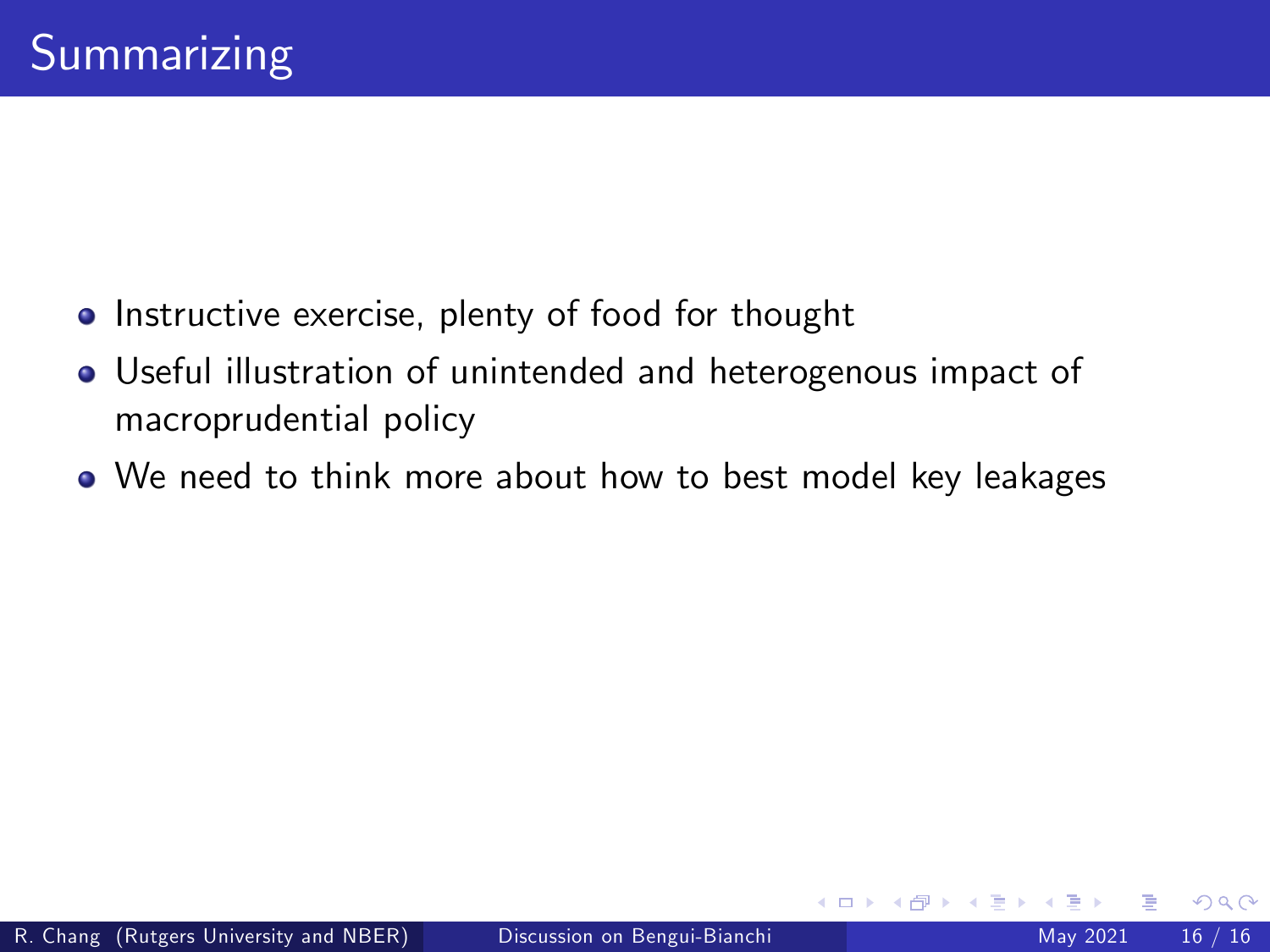- **•** Instructive exercise, plenty of food for thought
- Useful illustration of unintended and heterogenous impact of macroprudential policy
- We need to think more about how to best model key leakages

4 D F

 $\Omega$ 

• Open question (in general): optimality in the presence of heterogeneity